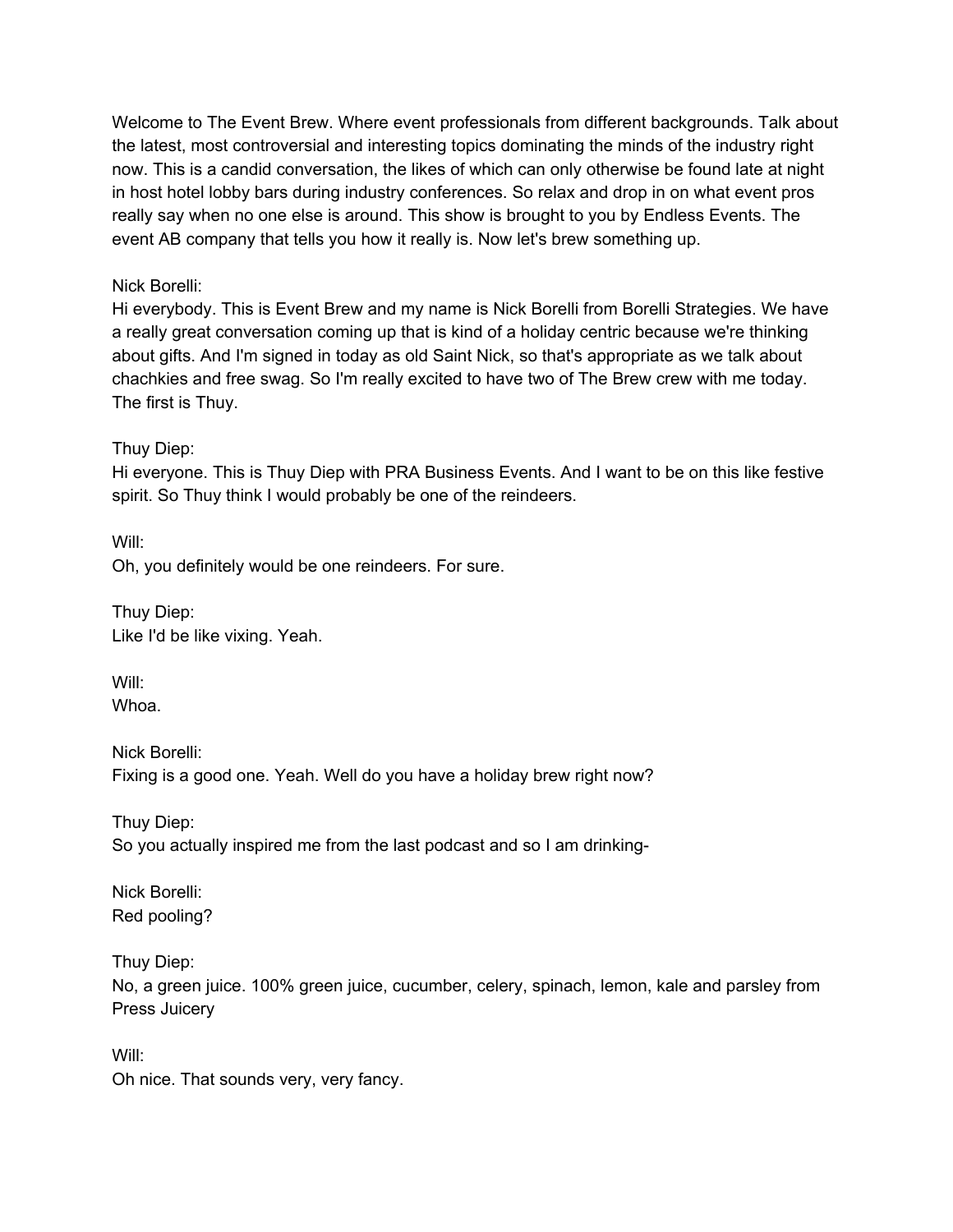Nick Borelli: So do you have a red drink Will?

Will:

Oh, I don't because well I guess mine is more black, like my heart. I don't know. I mean you guys can see on video? Is this like reddish kind of red, red looking? It's definitely black.

Thuy Diep: Is it Irish red? Is it Irish tea?

Will:

It's black tea for sure. I mean, I call this Irish tea, so for those who don't know, they ... Obviously, these guys know I'm recording this live from Ireland right now. And so I'm drinking tea and every Airbnb you check into, it's so great. They just go, "Oh, and by the way, there's a kettle and tea, feel free to help yourself." So they always have tea, but it's always the same black... I just got Irish black team because it's the same across all of them. It doesn't change. It's got black and it's good, but it looks kind of red. So we can go with the holiday spirit and say it's kind of red.

Nick Borelli: Nice. I wish I was drinking eggnog.

Thuy Diep: What are you drinking Nick?

Nick Borelli:

But I'm drinking the drink that I actually do drink a lot in the holidays and that's a couple of packets of emergency mixed together with water, because I have kids and that means this is also the season of being sick.

Will: The season of giving germs.

Nick Borelli: It is. Always giving and receiving back and forth.

Nick Borelli:

It's definitely what I think of when I think of the holidays is like, "Oh boy, I'm going to be sick for some of that. Yay."

Thuy Diep: I wish I can give you some tissue paper right now, branded tissue paper.

Nick Borelli: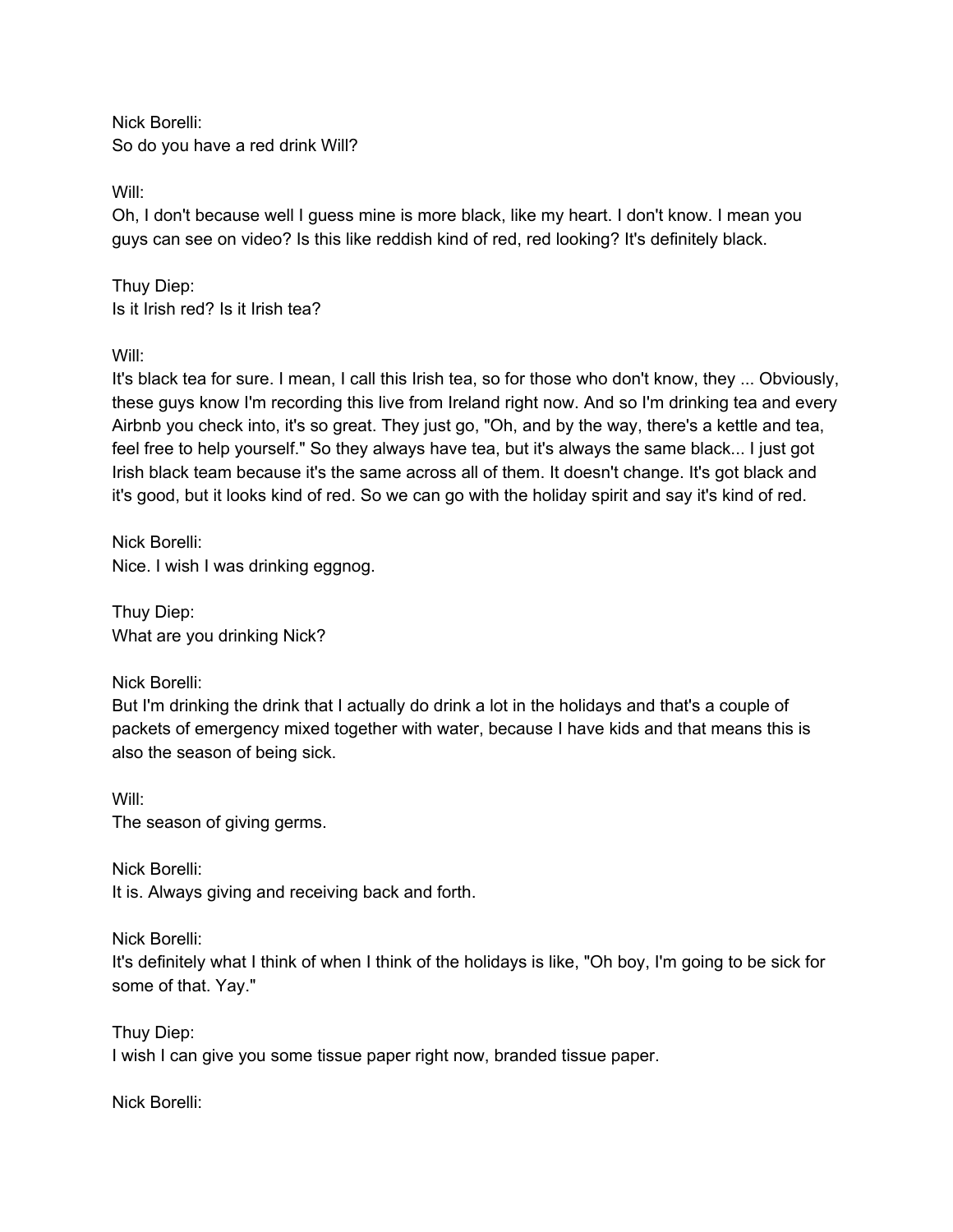There you go. I mean if you're going to throw something away or at least help someone, yeah, for sure.

Will:

Wait, throw it away. She's not going to give you used tissues. Well, I mean I will be using it. So yeah. I want it back though you can borrow it.

Nick Borelli:

Yeah. I mean I do the same thing when someone puts a logo on a pen and hands it to me, I go, "Oh, that's nice." And then as soon as they're out of the way, I throw it away.

Will:

Oh my gosh. What a transition. Oh my Gosh.

Nick Borelli: It's very similar.

Will: So Nick, that was probably the most epic transition of 2019.

Nick Borelli: I do like a good segway.

Will: Lay it down for us. What are we talking about today?

Nick Borelli:

Oh man, I have rules. And I think anyone who's been in the events industry for a while and is also a serial attendee may have these rules too, about the things that you don't take home that you're given because you have too many of them. My big one is water bottles and there was a time where I thought that was really cool and before that I thought USB drives were really cool. And then before that, I don't know what it was, but ultimately there's a saturation point that you experience as an attendee. The amount of garbage that you're handed with someone's logo on it. And it's kind of like frustrating from a lot of different angles. There's the sustainability angle. There's the marketing guy angle where I look at this and I'm like, "This isn't the point. You're missing the point."

Nick Borelli:

So yeah, the whole idea of chachkies and free swag associated with attendance. On one side I believe in kind of a legacy artifact of an experience. I think that it's a valuable thing that you can incorporate in design. On the other hand, I think it can be a wasteful opportunity to miss the mark if not done strategically and holistically and having an understanding of, who you're giving it to. Do you guys have passionate about this as well.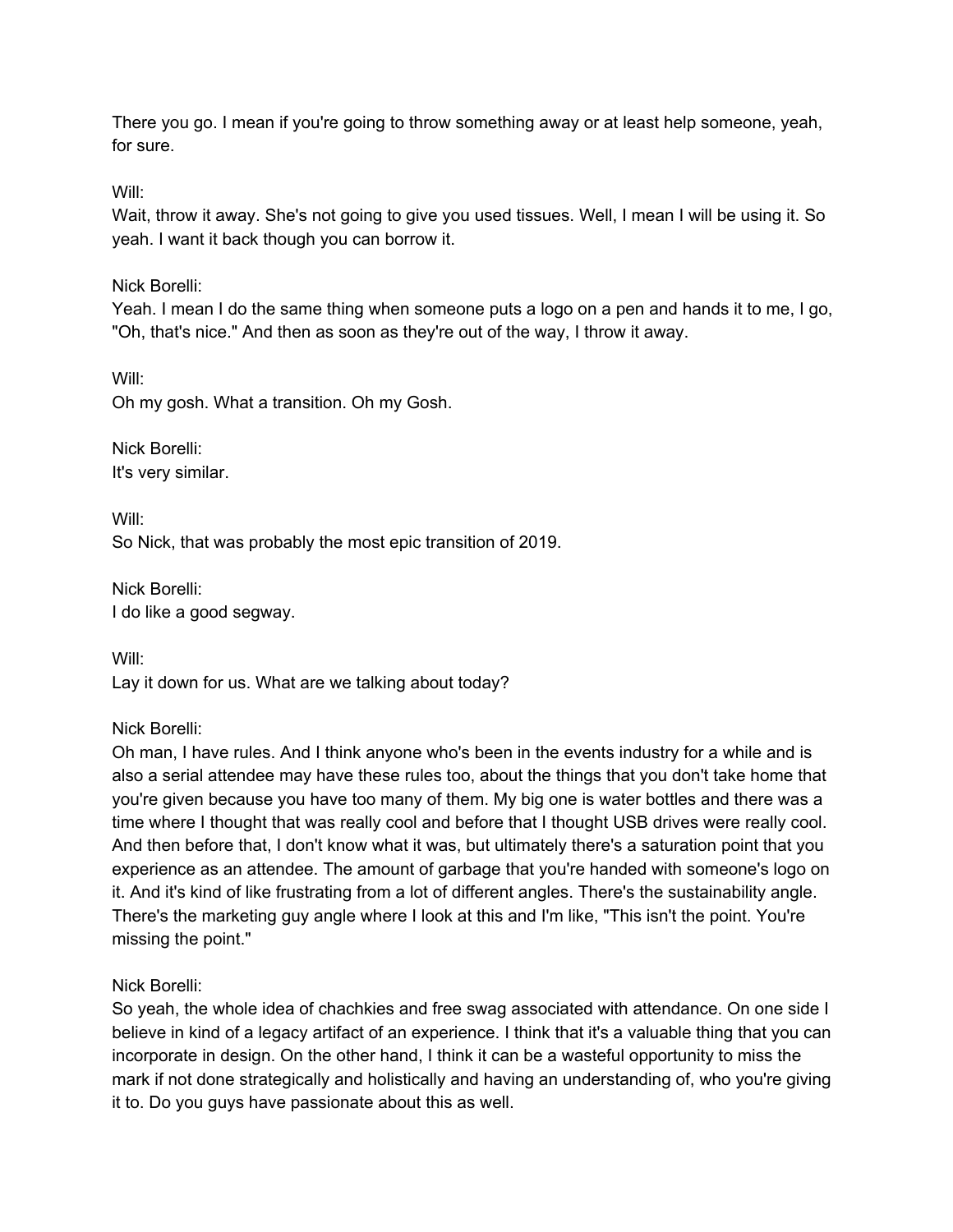Will:

Thuy I just see passion just lighting up in your eyes right now. Full of love, hate relationship with chachkies and free swag. What's your opinion?

Thuy Diep: My rule is I don't keep chachkies. It would be really-

Will:

Period.

## Thuy Diep:

I don't bring them home unless I love it. Unless I'm like, "Oh, this is such a creative idea, this is something that is functional that I need." A lot of times when people do gift us or me things, because a lot of it is just things. I actually just keep them in the office or I'll put them in our common area, our conference room and I just say, "Have at it you guys, whatever you..." I actually just recently did that. I said, "Whatever you want, please take it."

## Will:

It's surprising how many of people will end up taking it too.

# Thuy Diep:

Yeah. Everyone is a little bit of a hoarder and I feel like doing this for so long, I don't want ... Like at least when I come home I'm also ... Designing my home, I try to keep everything to a minimal anyways. I don't like the knickknacks and things like that, but if it's done, what Nick was saying, if it's done well, it's leaves a really lasting impression. But I just don't understand why do you have to brand something like for it to be a gift, right? Like there's gifts that we give to clients that are like essential oils, little mini essential oils that aren't branded with our names on or anything like that. And that's always been a big hit. Especially-

## Nick Borelli:

Yeah. I think that's it too. That's such a great question. Why do you feel the need to put your logo on everything? I don't know, Will, have you had a conversation with John Ruhlin?

# Will:

Yeah. We had him on Event Icons actually. I don't know the number off the top of my head, but it's only maybe 20 episodes ago or so.

# Nick Borelli:

Sure it'll be in the notes. John Ruhlin really changed how I look at a lot of things, when it comes to gifts and artifacts for events. The fact that I use the word artifact as an association between something that is given to a company, a live experience that has lasting impact. It comes from him and his book Giftology speaks to the idea of not putting the logo of yourself on something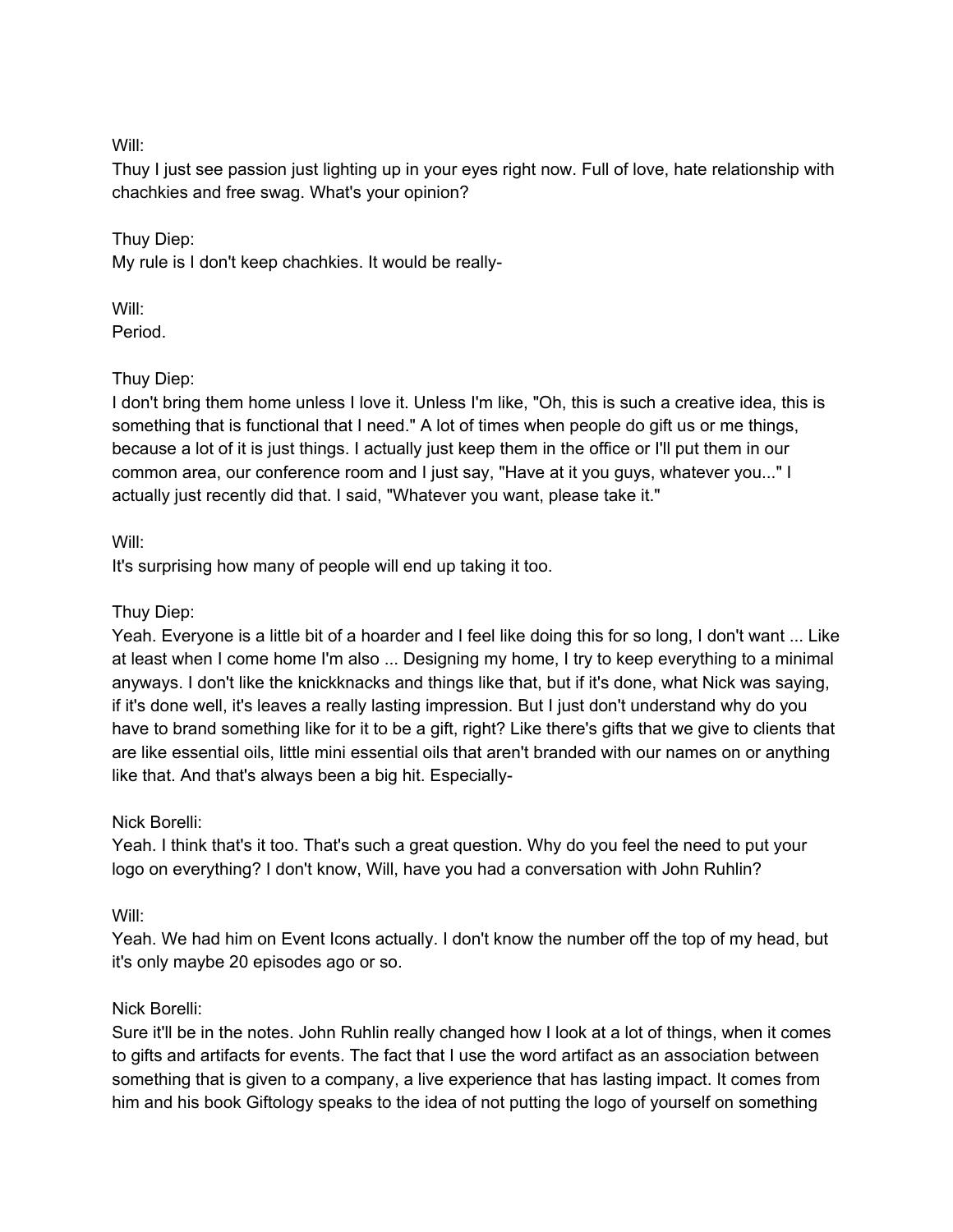that you're giving as a gift. In fact, it should have the name of the person or the organization on that because it's a gift, it's for them, it's celebrating them. It's not celebrating you. It's not a selfish thing. It's a gift and it's a really great book. Like I recommend it to a ton of people, I've got a lot of them. And I've given them to people. Hit me up if you're a producer of events and I can introduce you to John and make sure he gets you a book.

### Nick Borelli:

All that fun stuff. By the way, getting gifts from the gifted guy is really great too. He gives great gifts too. It turns out. I have some really cool stuff. But that's problem.

#### Will:

It's interesting , I mean a lot of these times these chachkies and free swag, I don't ever feel gifted. I feel forced upon. I can feel like, "Take this, you have to take it." You have no choice, right?

## Nick Borelli:

We're in a thoughtless exchange right now and we're going through the motions of two people being in the same room with each other. So here, have a pen, that's what makes me mad about it is the lack of strategy. So explain to me how much mental horsepower went into this idea? Like I want to shame people so much when I see them do these things.

### Thuy Diep:

Mostly they're not even the nice pens right now. Like the ones that come in the case, it's like, Oh, here's ... I don't know about you guys, but I'm very particular with my pens. There's a certain kind, certain colors, certain point that like that I'll use.

Nick Borelli: I barely use pens. It's been, it's been a week since I've used a pen.

Thuy Diep: Do you use pencil?

Nick Borelli: I didn't have any paper in my office.

#### Will:

I'd pose a potential question here. I'm not sure if this is just weighed at further down this conversation at all. But let's say you get a bunch of free stuff, right? like you're probably not going to say no screw you. Maybe we talk about that at some point. It's like, what is the appropriate response to getting this stuff because, but what happens when, like for example, if you're just giving it to someone else, are you just not, is it just making the problem worse or is it better? Do they find value in it? Like, I'm wondering if there should be like some sort of case study on like the life cycle of a chachkie to show like how many people gets handed off to where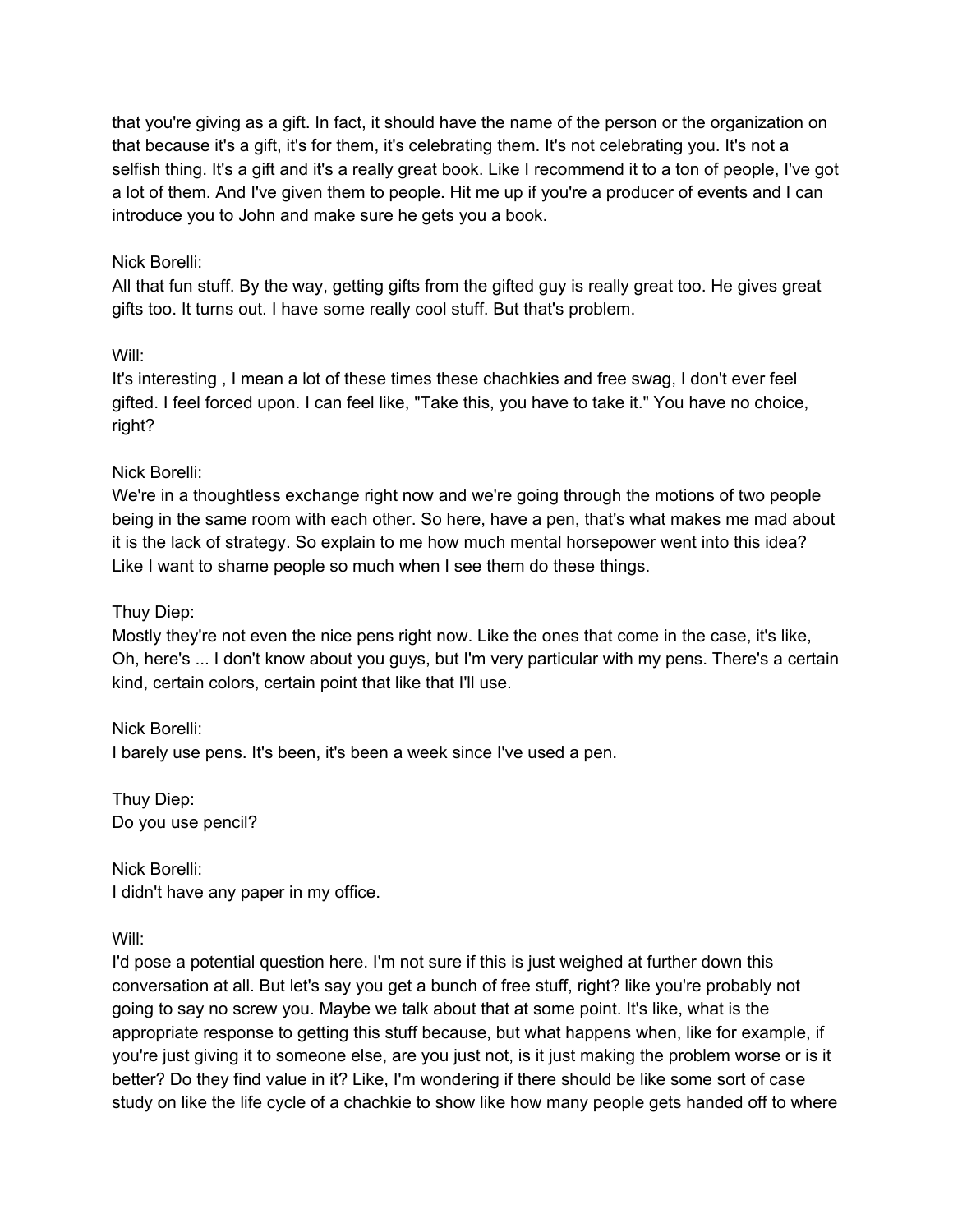it goes and shows that maybe like you think you're giving it to someone and they're really going to like it, but turns out they're just trying to be nice too, or they decided to take it home and their wife immediately says, no, throw it away and then it goes in the trash.

Will: What do you guys think the life cycle of a tchotchke is?

Thuy Diep: This next to Toy Story? Toy Story.

Will: Quirky going down the-

# Nick Borelli:

That's awesome, I'd watch that. What a fun video. Like a piece of content that would be to have two stories like the story of the logo, pen who lives in the trash heap. Then the story of like the thoughtful, gift that is lives on someone's desk. What if I was in that business where I basically had access to a catalog and a discount code, and then I set myself up as an entrepreneur who pollutes, puts logos on things. I wouldn't ... Not that I, some of them are great, but some of them are, it's like a zero barrier to entry a job. That would be a fun content piece to just tell those two different stories of like how someone ended up there.

Will:

Totally. I'm just imagining this future movie called chachkie Story. If you're out there and you know how to animate a movie, please, dear God, make a chachkie story. We must have that.

# Nick Borelli:

I think if you were to do like a contest, that they didn't know was coming. Let's say you did a campaign of a year's worth of exhibiting somewhere as an example, and you gave out a certain thing. Then months afterwards you were to say, "Hey, take a picture with that thing and you'll get this thing." Just to incentivize people proving that they haven't thrown it out. But again, they wouldn't have to not know it's there and other to do it. I mean, it would be just kind of like a social experiment, but that'd be kind of fun.

Will:

I'm imagining someone who's really good, like just wants to win our things, has like all these storage bins, perfectly organized of all the things.

Nick Borelli: After that.

Will: Yeah. It's like almost like a morgue.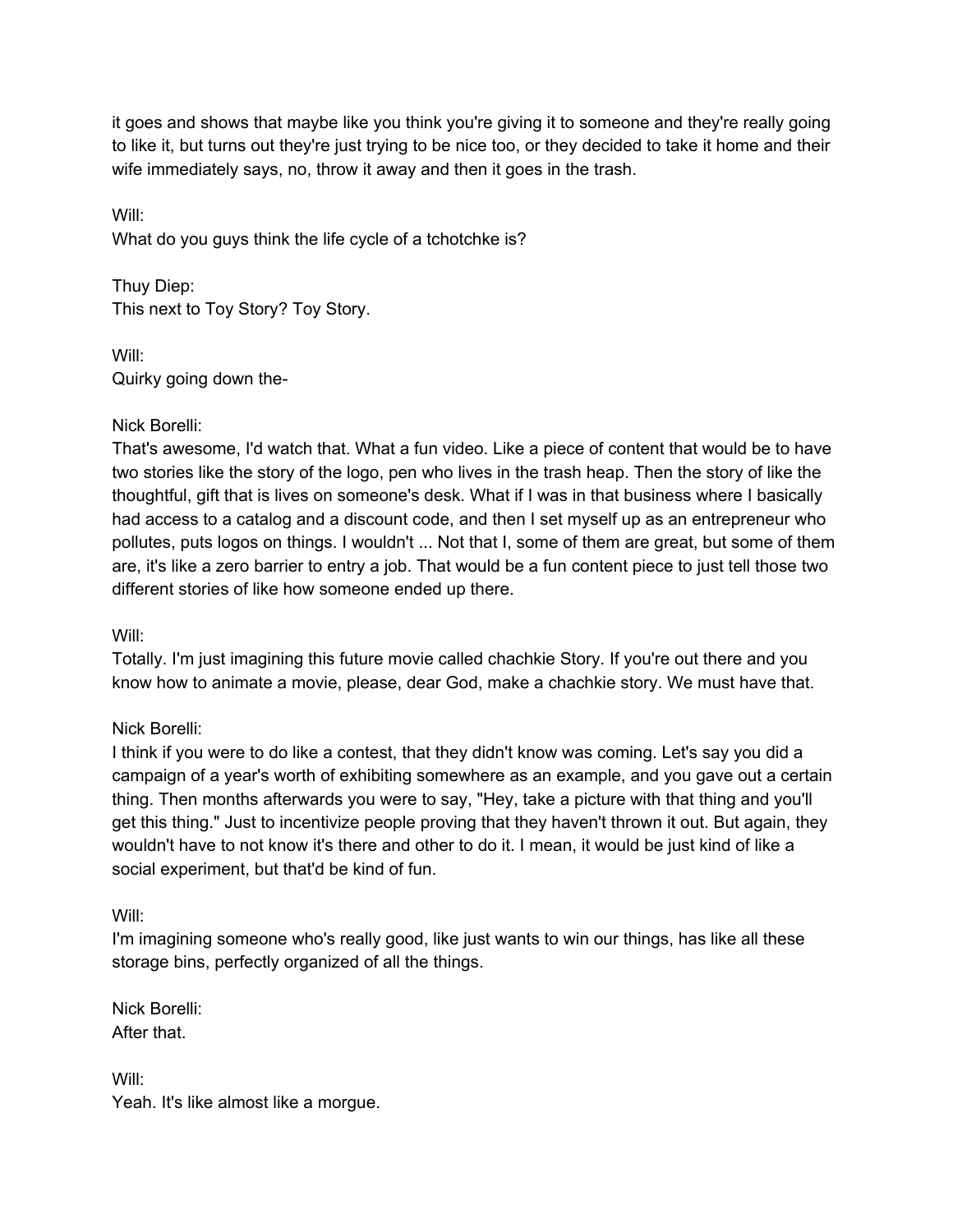## Nick Borelli:

I'm going to let that ... I'm never going to let that happen again. So then we just like, Oh yeah, that would be great too. Like a trigger, somebody like that with some kind of a specialized OCD. I don't how you prove it. I look around my desk, which is the opposite of a minimalist. I have stuff that I was given at, at booths that I was given by people at live events. For sure. It's not a high percentage of the stuff I've been given, but I have two coasters here. One's from a MPI foundation, the other is from a PCMA convening leaders. Those are two different coasters that are probably, not their competitive coasters.

## Will:

I'll give you the ... Not the other extreme. Not the extreme of having lots of stuff, but I'll do you the opposite. I do these like what I'm doing right now. A week and a half, two weeks of travel, sometimes a month of travel. I'm gone and I live out of a backpack and just like a little duffle bag and that's it. I have absolutely nothing in it that I was given by somebody I think.

## Nick Borelli:

I would. That's the kind of stuff that I travel with that I keep. When people give me travel accessories, that's the kind of stuff that I end up like-

## Will:

You know what, I lied. I have a luggage tag on my backpack that is engraved with a satellite view of my neighborhood. And it has my name and says back in a flash.

Nick Borelli: So cool.

Will: It's super duper cool.

Thuy Diep: Wow, that is cool.

## Will:

I wanted this thing for like so long and I was really lucky enough that someone bought it for me. and now you can't find it anywhere, but it's like that is something that's really, really cool. Other than that, I don't have any like gifted pens-

## Nick Borelli:

Do you remember the event manager blog? At that a tech event at IMEX years ago. Like they gave up branded tiles when Tiles was a company ran out of battery though.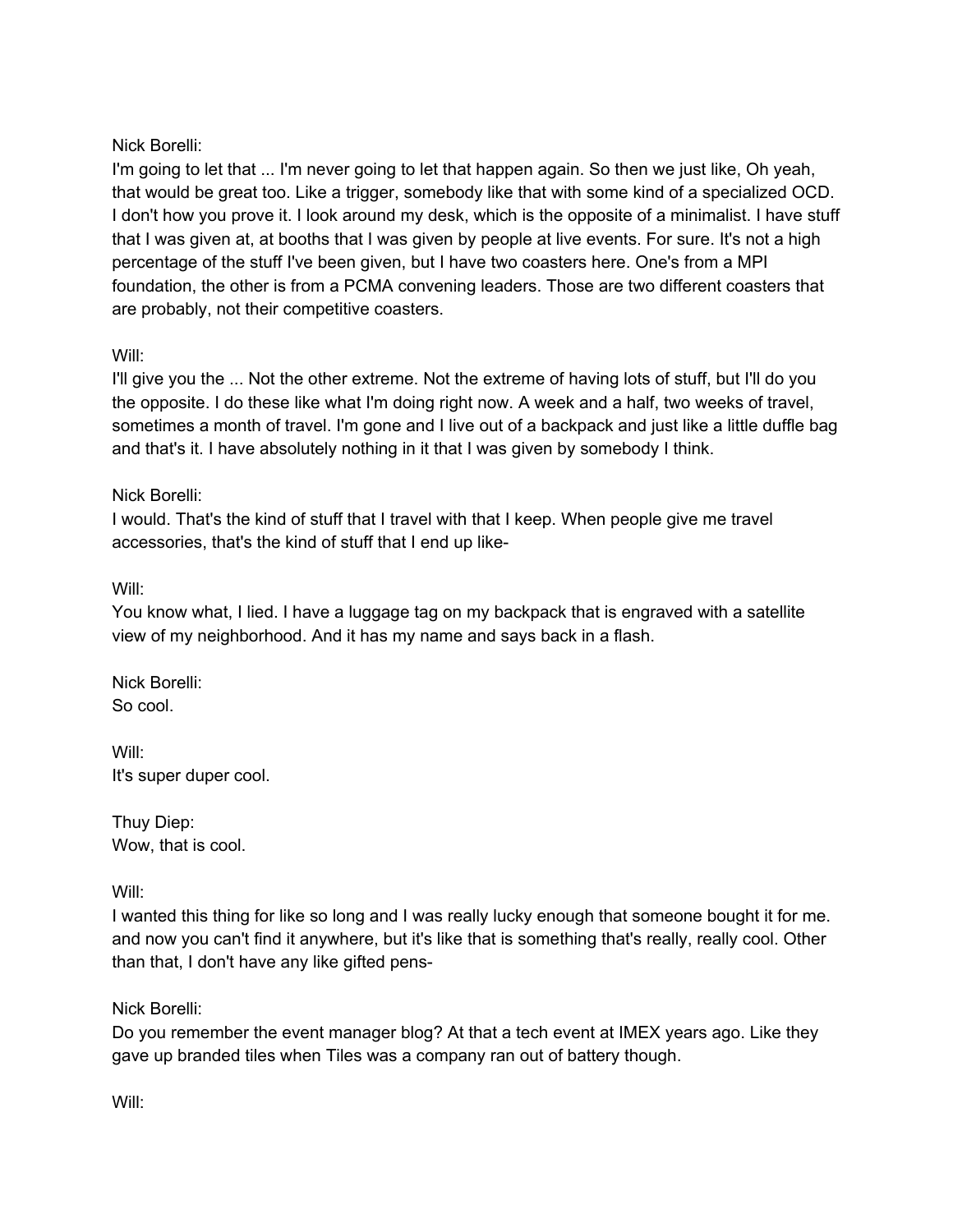Yeah, they ran out of battery and it went in the trash.

Nick Borelli: True. I mean the new tiles.

Will: Chargeable or replaceable batteries. I have like 10 tiles in my life right now.

Thuy Diep: A bathroom tile?

Will:

No, it's a little like Bluetooth thing that essentially you pair it with your phone and whenever you lose something you can A either ring the tile or you can use the tile to ring something else, like ring where your phone is. What's great about it is if something ever gets lost or stolen, it doesn't use GPS to constantly track it. If someone else, it's about this, like kind of a social network effect that more people have tiles, everyone has that on their app. If you get within range of a tile and it's been reported as lost or stolen, it'll notify you that you're near it so you can help the person track it down.

Thuy Diep: That's like black mirror.

Will:

Yeah. I mean like kind of opting into this network.

Thuy Diep: Can you use that to solve crimes or until I kill someone?

Nick Borelli: kill someone? I mean, you could use anything.

Will:

I mean, if you really want you to you can hack someone's cell phone. There's way easier ways to hack somebody.

Nick Borelli: Follow them on their Instagram stories.

Will:

Exactly, just follow them. I literally said where this Airbnb is. Come and murder me. I'm in the middle of nowhere.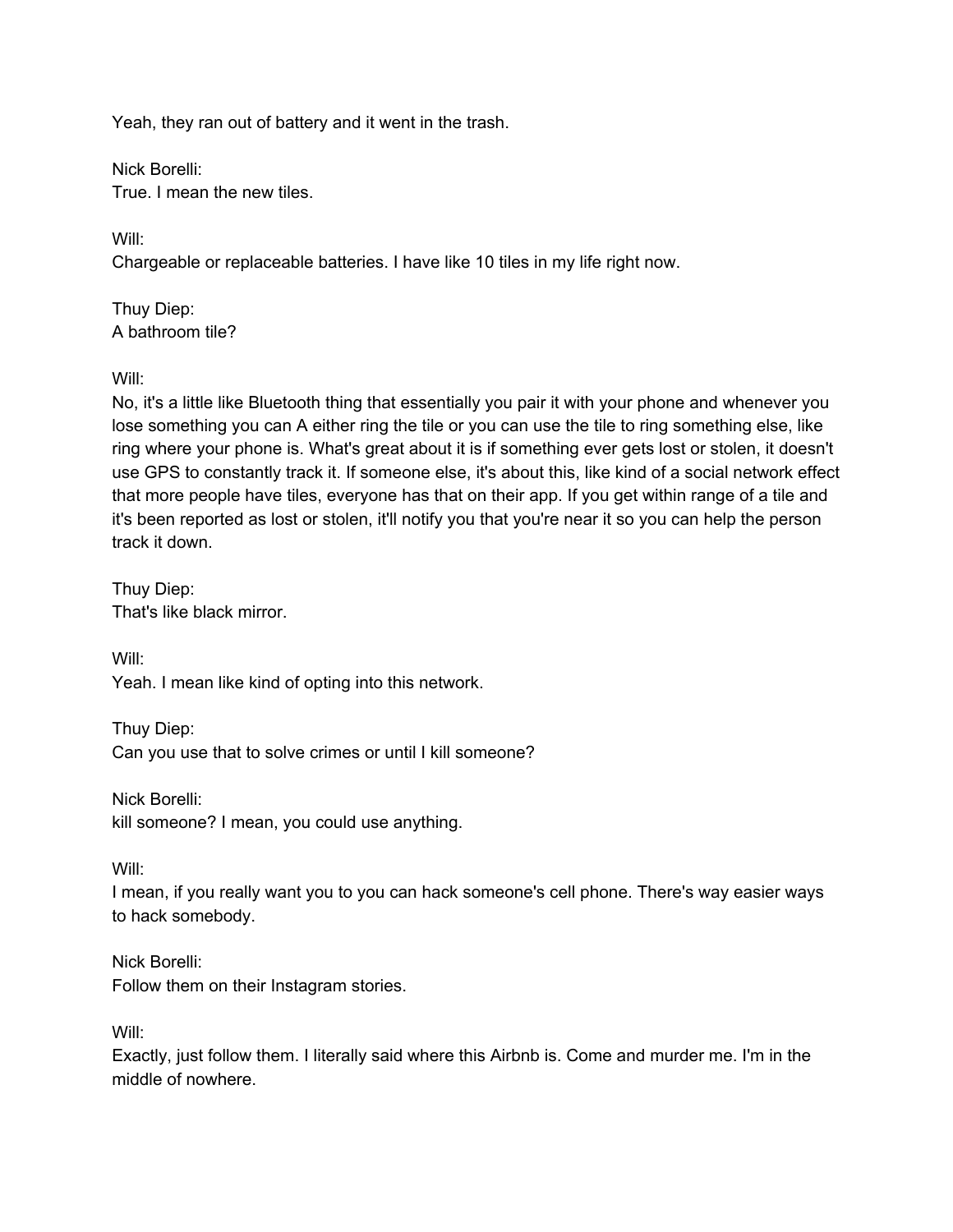Nick Borelli:

It's so easy. Yeah. It's never been easier to be a predator.

Will:

Back to the topic. The tchotchkes is not murdering people.

### Nick Borelli:

I got that from a vet manager blog. Even though that I eventually, after a year, but for a year, that was on my key chain.

#### Will:

Mine too.

## Nick Borelli:

That's pretty great. Right? A year of someone seeing it every day. It's one of the few three things that are in my pockets at all times. That's pretty impressive.

Will:

I will say too, I mean like we talked about the John Ruhlin rules and he always has this idea of high valued gifts too. These were all people who were influencers and judges for this sort of thing. People like Nick.

Nick Borelli: Somebody must have snuck me in.

Will:

John Ruhlin has a rule, is it 20%, 5%, 5% of whatever you have made money off of somebody, for example, like a client or a referral or whatever it is, you should give that back in gifts. and again, go check out the event icons episodes so you can learn more about this. I thought about that though, is that those tiles were expensive. They're normally like, I think they're like 40 bucks, 30, 30 bucks. I remember getting and being like, wow. And obviously put the branding on it too. Is there a certain point where there's a threshold of cost that it becomes impressive to you and you want to keep it? Thuy what do you think?

Thuy Diep:

Yes. But again, it has to ... I feel what Nick was saying, it can't just be like, here's just a bunch. I feel like that makes sense with that company with the audience, they understand who they're gifting it to. Right. Then that's a, "Ooh, wow." There's some gifts that I've gotten, I'm like, "Wow, that was really expensive." There is that little perk like, "Oh wow, it feels like really exclusive." I think it's so cool. And Nick talked about it and this good for the season, especially the gift-giving season is people have been asking me like, "Oh, what do you like?" Even in my personal life, anything branded with my name on it. I know we talked about that during an episode when Nick was talking about his, his Coke can having Nick on it.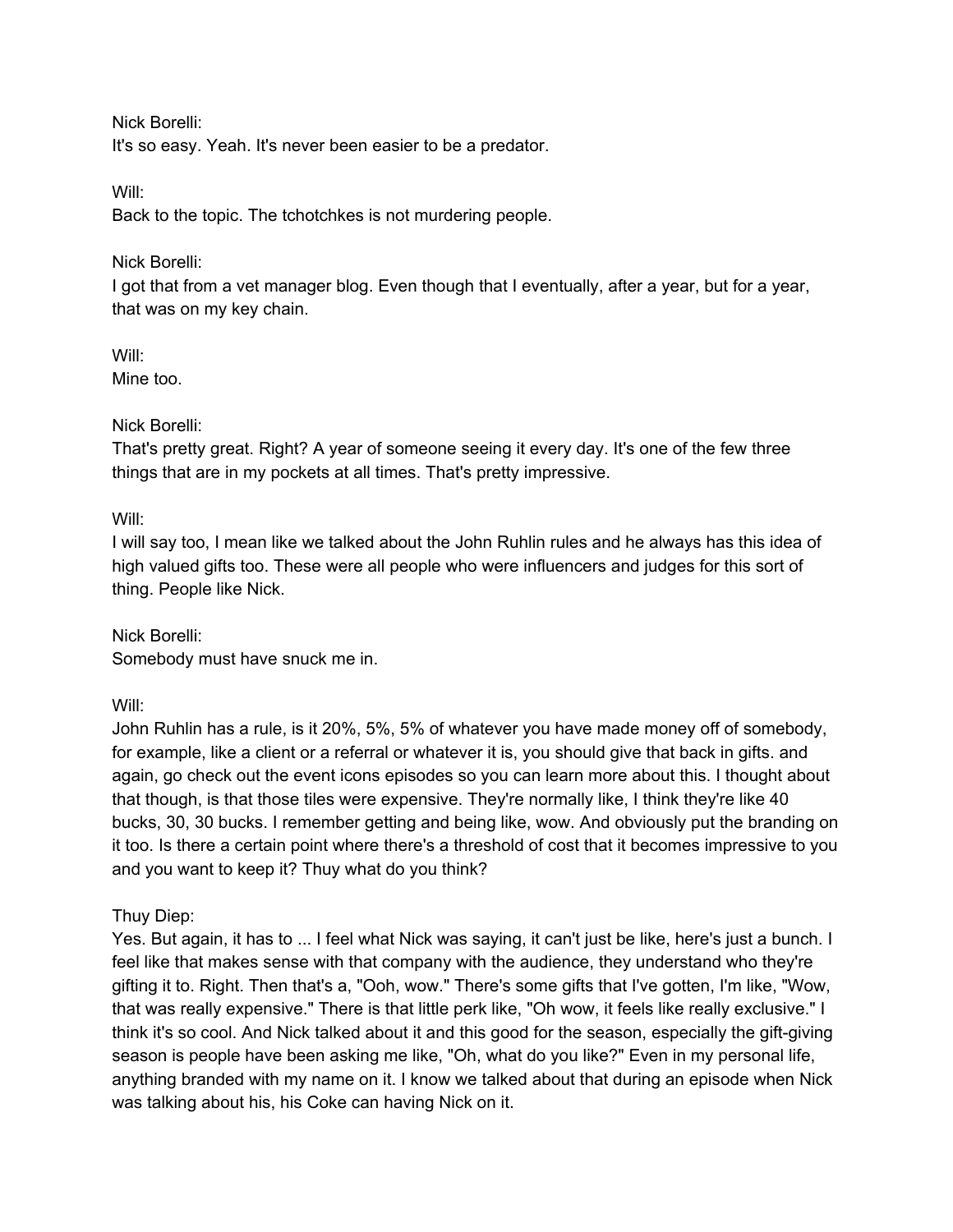Thuy Diep:

If someone puts my name on it or even better, like even my company logo versus their logo, that would make me more incentivized to actually keep it versus theirs. There's something about just walking around with other people's company's logo that I might potentially work with. That's just like, I'd rather not have that. But more expensive gifts I would say. Yeah. If I had to choose physical, physical gifts and chachkies it would be something that's of value.

Will: So how do you do that, in a-

Thuy Diep:

Can I ask you guys, one thing is like, do you ever gift. Oh, go ahead Will.

Will:

Yeah, for sure. No, mine's a new topic. But Nick do you re-gift?

Thuy Diep:

I was going to say, do you guys re-gift your-

## Nick Borelli:

I mean the majority of my stuff has association acronyms on it, so that'd be a weird thing to give to people.

Will:

I mean you just got to find someone who's in that association where they probably already have the gift though then, so no. I mean I do it sometimes. I don't know if this is like a weird thing to say on air, so I apologize if I'm just feeling kind of self conscious saying this, but my friends make fun of me for being a guy that's hard to buy gifts for because like if I want something, I'm going to figure out how to get it. If I want a drone, I'm going to go get a drone, right? Like that sort of thing. If I wanted tiles, I would go out and just buy tiles. Right? It definitely is hard for me to be bought for. I think that's also what makes it hard to do, to, to re gift sometimes too.

# Nick Borelli:

Makes sense. Personalization I think is the ticket. I'm showing you guys, this doesn't work for the podcast, but this is a sticker on one of those reusable Starbucks cups that look like a disposable one. If you've ever seen those, they have them everywhere and they put a sticker over that says Nick's coffee. It's like a sticker. It's not even a sticker. It's something that can like go through the dishwasher. So they just placed it over that to make it look, like it was personalized. I was like, "That's cool. Probably didn't cost a ton of money." I was way more interested in that as a gift because they cared and they were paying attention and I'm, not just like ... I have a lot of those cups. So like whatever.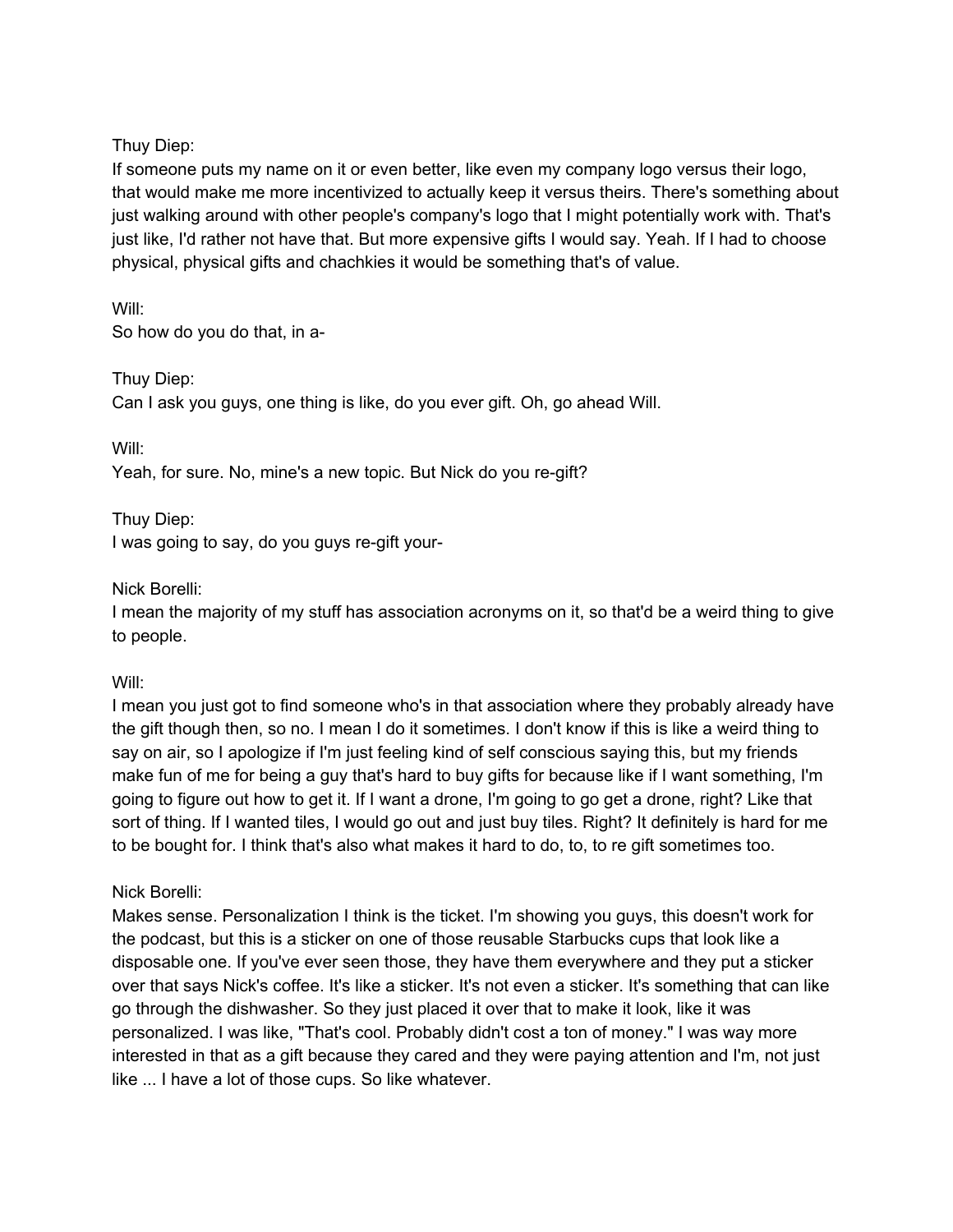### Nick Borelli:

I'll show you one of the coolest things I got, which again doesn't work for audio, but I got this thing where it was in a booth and you could get your face done in three etched into this crystal.

Will:

Okay. Yeah. Describe this because we're seeing this on video, so we're-

### Nick Borelli:

It's hard to explain. Yeah. So it's a cube. It's a crystal cube. And then it's ... I was in a 360 degree photo booth and it took a 360 degree picture of my face and then it etched in the on the inside of this crystal cube. I had a million questions with them afterwards about the process and they're like, they can do it all from the photo to the actual cube in about three or four minutes. So I was like, man through the threshold of acceptability for certain tiers of events.

#### Will:

What did that cost? Like Dean? Did you find out how much it would cost each year? I think at one point I knew it's been a couple of years.

Nick Borelli: You can see my search pin on it. Super cool. Stuff like that.

Thuy Diep: It's great that they kept it for that long.

Nick Borelli:

I know, right? This has been years. And I have like a three D printed statue of myself and I have a bunch of other things that I've got. Because I'm at conferences that are usually technology based and it's really tricky to get people to pay attention to remember who you are. These things exists at booths even. They can move at an event's pace. Because that's what I want to know. I'm like, it's really customized and that's super cool. But how long does that take? Because at events, you have a very limited amount of engagement opportunities. That's a thing that matters.

## Thuy Diep:

What I love about that is it doesn't even have the company ... You remember who that company was?

Nick Borelli: Yeah, I have their flyer.

Thuy Diep: But there's no mention on that cube.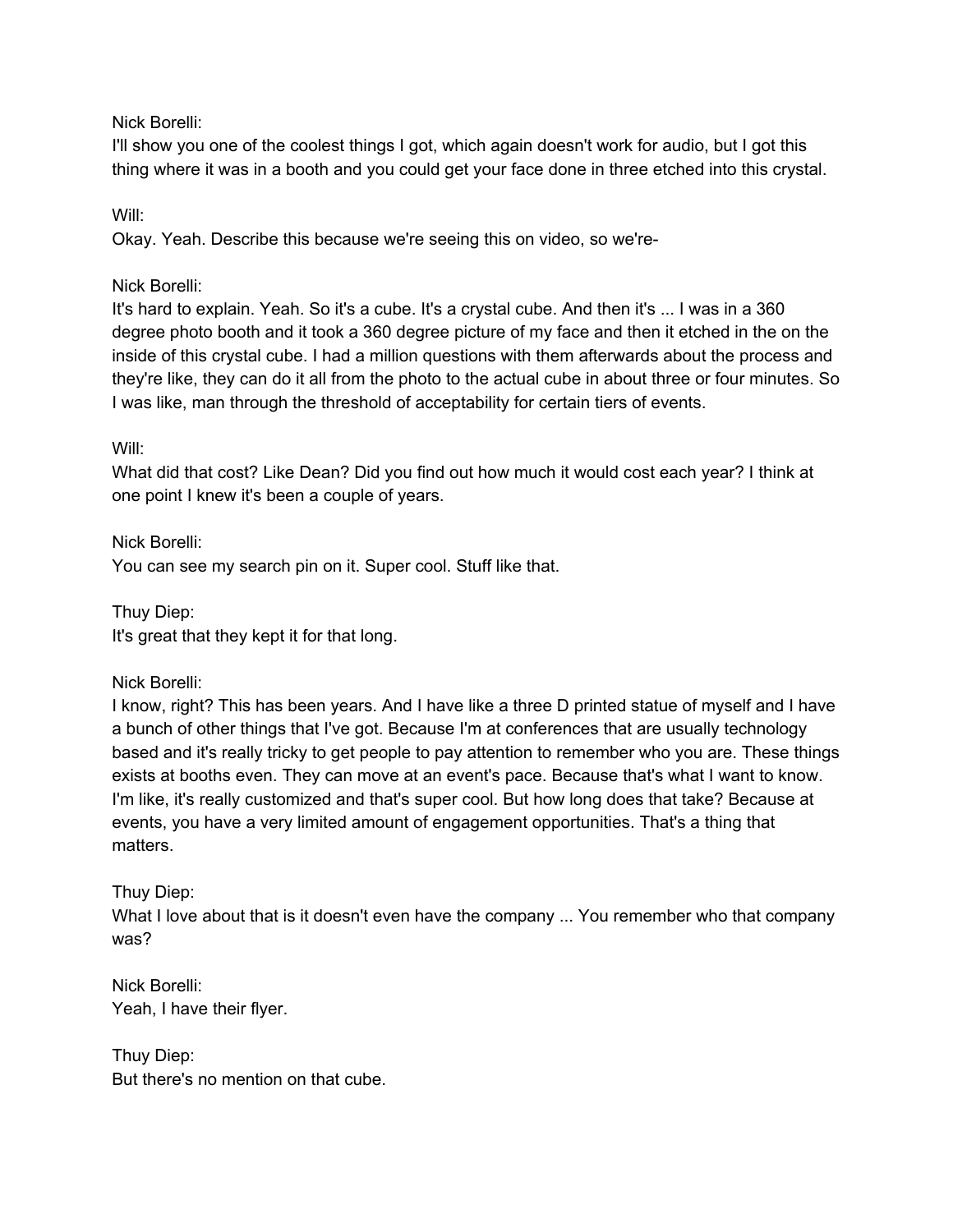Nick Borelli: No.

Thuy Diep: There's no-

Nick Borelli: Everybody wants to know the answer to it.

Thuy Diep: That's great.

Nick Borelli: I was with Kate Patee and she got ... I don't know how they gave her like 10 of them.

Will:

She has one in every room of the house of her.

Nick Borelli:

No. I mean maybe. But I just remember I showed it to her and she's like, "Take me there." She got the picture done and then she just had a conversation with them and then all of a sudden she had 10 of them and I'm like, "Huh, cool."

Will: Interesting.

Nick Borelli:

She's very persuasive. I even had this, which was a thing where they had all these Lego pieces and you could make yourself as a Lego.

Thuy Diep:

That's cool. That's something. That's very you too. I feel like now you're a part of your display of schottisches. Actually not schottisches because it's all-

Nick Borelli:

It's plastic junk that I live in. People need to see a 360 degree photo of my nonsense someday. But yeah, Will I mean in the world, are there things that you get as an audio visual provider at events that are ... That you would want to get? That would be cool. If somebody gave you a logo dongle?

Will:

Yeah, if I'm at an AV conference, you mean specifically?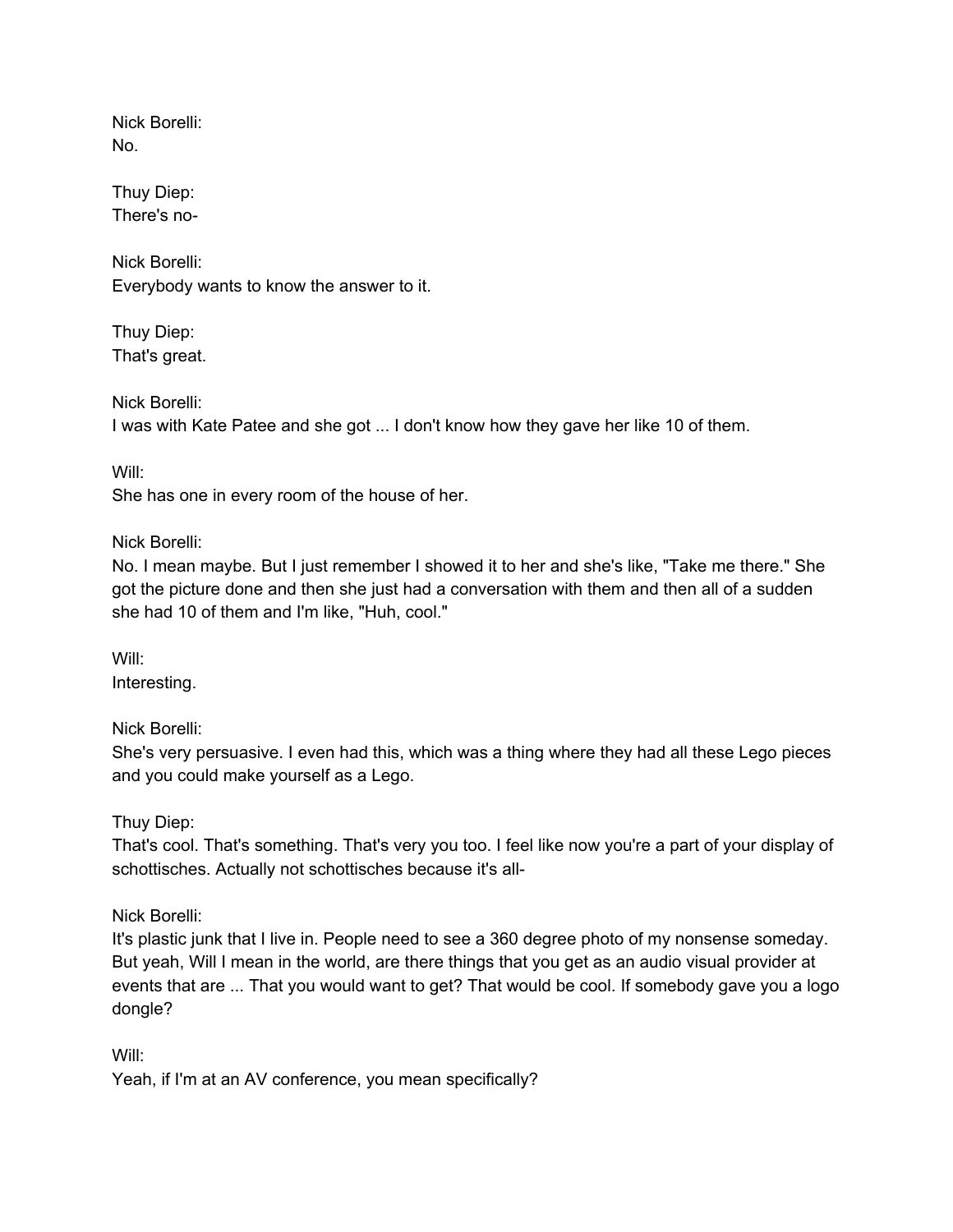Nick Borelli: Yeah.

Will:

Oh my gosh. Don't, don't, don't hate me, but I'm going to AB conferences. I like to stay in my industry.

## Nick Borelli: Fair. I went to InfoComm.

Will:

Yeah, it seems like the number one gift that gets given at our conferences is alcohol. Not like bottles, alcohol, just here's a drink, let's get you drunk right now. Let's have a party. The dongle thing's not a bad idea. I mean, we're going to need it either way, but then at some point too, the dongle's going to break because you're not going to give us the top of the line one and you want to save money and then I'm to be like-

Nick Borelli: That's a good point.

## Will:

It's kind of like getting a wireless mouse with someone's logo on it. But I think that what would be more interesting to me would be almost if you could ... If we're talking about booths period is how can you turn that booth that ... For example they create that crystal thing for you was part of an experience and it's almost where that facial recognition and boundary that we're getting towards is that we could walk into a booth and knows who you are and then could create an experience or do something for you based on that. That was one of the things I was going to ask as a question, was we're talking about how we want to have personalization and these, swag, but like how can you do that at scale? Sometimes it's really hard and obviously the crystal thing is a total bomb shelter and my theory of being, "This is like almost next to impossible to do." But then it might also then tag into my theory of it's doing the right thing costs money and you can't be cheap about it.

# Nick Borelli:

That is a John Ruhlin thing from Giftology. Don't do it or do it, and if you're going to do it, go all in and protect yourself. But if you, if it really matters then there a lot ... There is a level of risk. If you do things and you say this is an expensive and it might not work but there's no real risk cause it's cheap, then why do it?

## Thuy Diep:

I disagree with that. I feel like that has a negative effect. If you get a really bad gift, it's the opposite of what they ... I'm like, "I don't want to-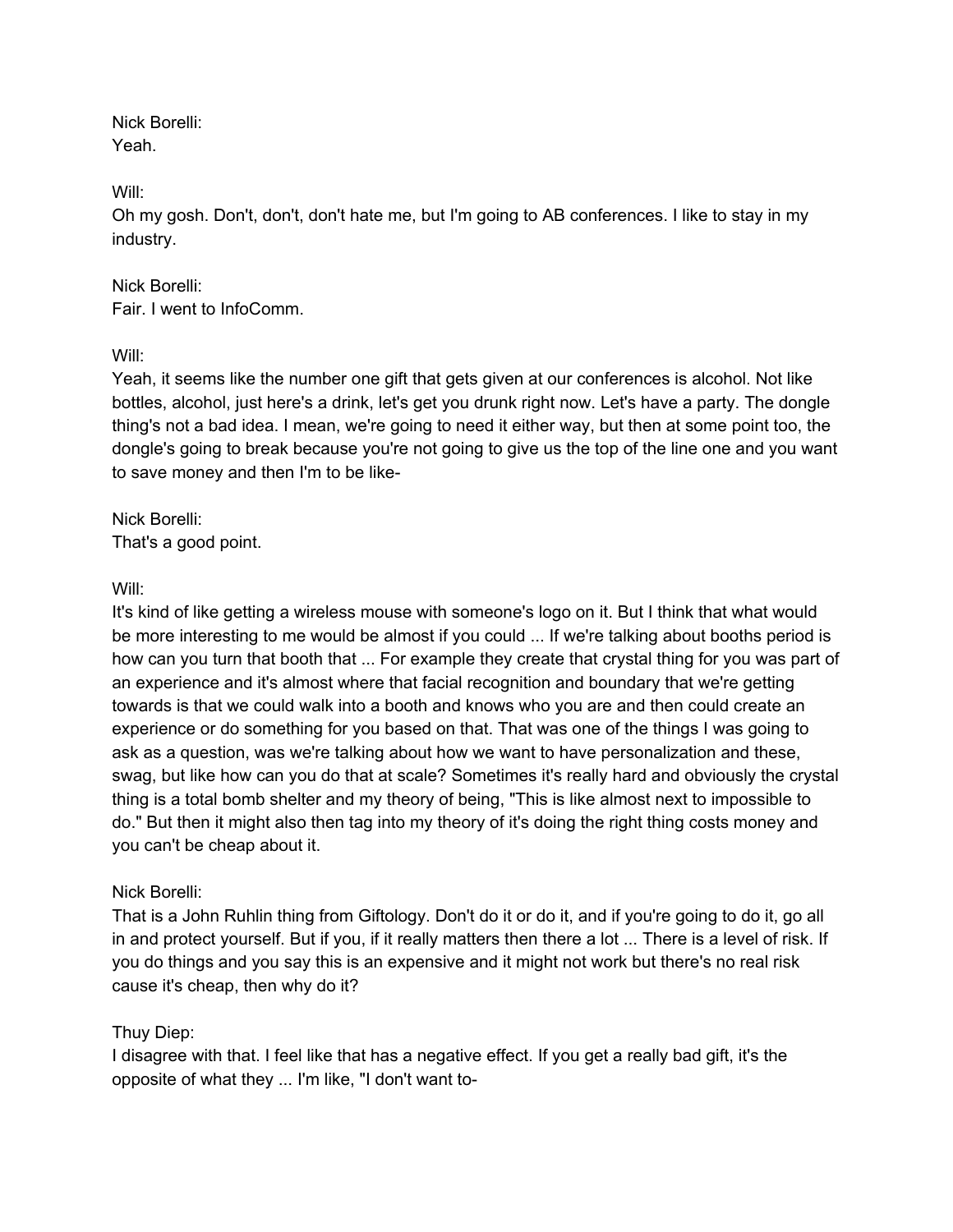## Nick Borelli:

I think he means risk like money risk. Spending the money. He gives an example of one where he was like prospecting with a person who came into town and they only had like an hour and they said, what did you want to do if you had, two or three hours. He goes, "Well, I'd really like to go to like I don't know if it was Neiman Marcus or something like that, but I don't know if I have the time." He said, "Okay, good to know." So what he did is he got like ... He found out his measurements from that person I guess their assistant and had bought all of this clothes. All these different things and then rented mannequins and then had them in the space where this person was going to be and then said, you can pick out whatever you want. Pick out your own outfit, try it on. I brought Neiman Marcus to you. That sounds really expensive, but it ended up being this multimillion dollar contract where that obviously worked out.

#### Nick Borelli:

But did he have 10 but didn't before that? And then how do you protect your ... You know what I mean? There's a ratio.

Will:

I'm wondering if it really was that expensive though too. I think the fear also is-

Nick Borelli: Take it back.

Will:

Yeah. That it probably was not as expensive as I thought because probably what he did, he hit up Neiman Marcus said like, "Look, I really want to sell some of your products. Help this out. Can you do this for me? Can I borrow some of your mannequins? they're like, sure, can you do this? Maybe Neiman Marcus says we can't give you one employees to do it. But then he just found someone locally that he knew who ran over to the those store and he gave him a hundred bucks or whatever it was. It probably wasn't as expensive. I think it was probably more of-

Nick Borelli:

The thoughtfulness and the creativity of that is probably the story more so than the pending. You're probably right.

Will:

Did he turn this around in 24 hours or was this-

#### Nick Borelli:

No, he had a week. He just said, "What are you going to do when you're here for a week?" Yeah. He had the time. I think maybe, maybe the thoughtfulness of asking that question. What would you want to do if you could spend more time here? Where would you want to spend your time? What matters to you? Not just, here's what I think matters to basically everybody. So I got you this thing. No, it's, you show me what success looks like, for your attention and your time.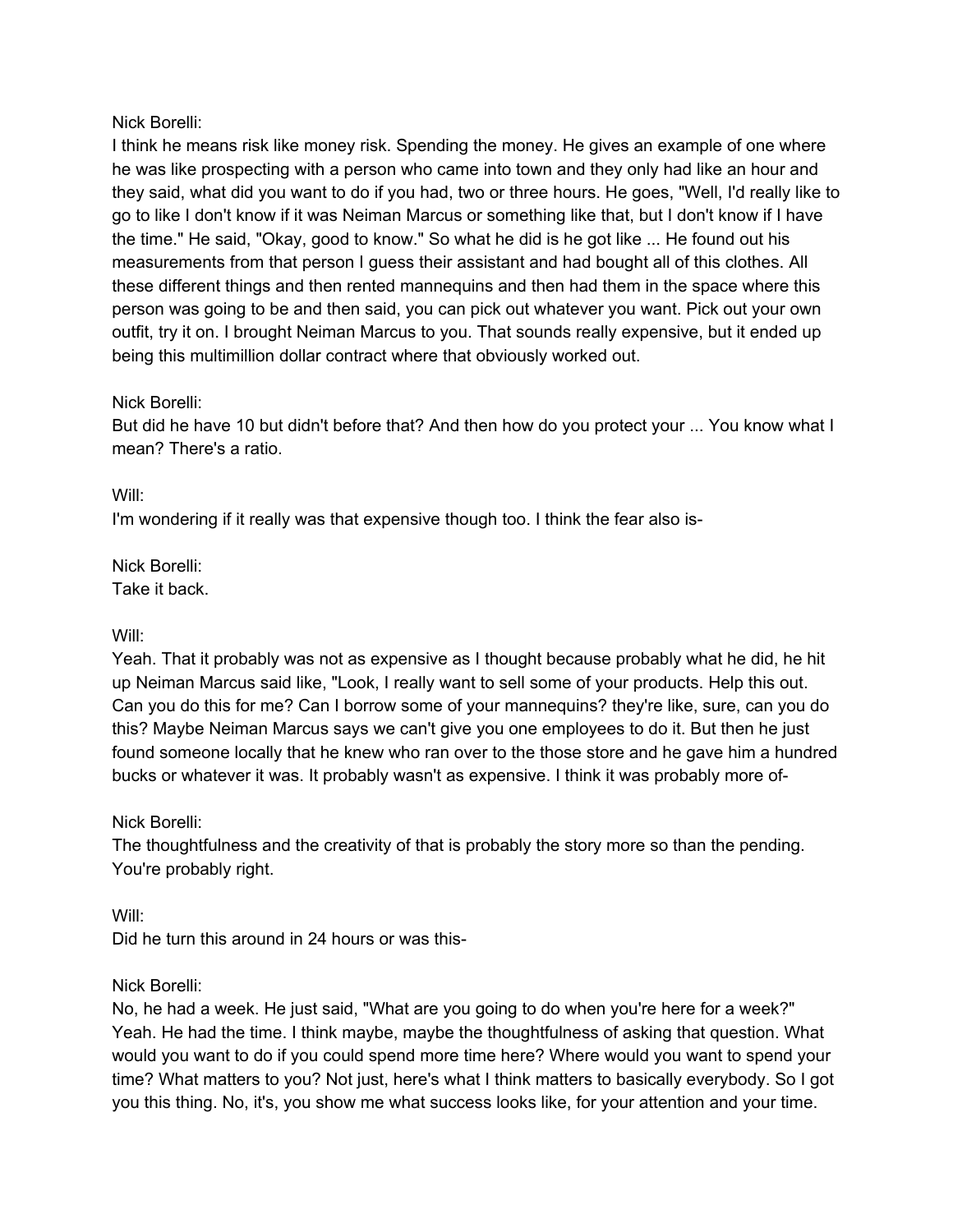To win you over. Like tell me what would be good. Then most people if you phrase it in a way that this still has an element of surprise and delight they'll give you the rules of engagement that, that results in success. You just have to be ask and most people don't.

#### Will:

All right, so let's do ... I'll do a little thought experiment real quick with us. since Nick kind of posed that question. Two part. What would be an ultimate kind of thing? People maybe that are thinking, "Well, okay, how can I do this for some people?" What would be something that you would want to see as terms of a gift. Maybe from a client or something like that. Then also what is also something that you would love to see as a chackie given to you in a booth at an exhibit hall? I know those are both really separate things and big questions.

Nick Borelli: So what's the first one?

#### Will:

Because we're kind of mixing between gifts and also these chachkie thing. Let's talk about ... Maybe do we want to departure from maybe the gifts and we focus just on the chachkies? Sure.

## Thuy Diep:

No, I think we should do both right now because I would say it should be more about-

Nick Borelli:

Just similar ideas in my mind, I don't, I don't see the big separation.

## Thuy Diep:

I do gifts like experiences. There's been thinking that now really having my wheels turn. We had a like a gala, an installation before ... It was through MPI and one of our hoteliers or no, it was the beer out of Santa Monica ended up inviting a bunch of ladies to dry bar, which is blow dries and to get our hair done and invited their clients and there was like, I think 10 of us, they had champagne, they had these fruit platters and things like that, little snacks to munch on and you were in a seat and you couldn't go anywhere and that's when they had the opportunity to come and talk to you and get to know you. That to me is brilliant.

Nick Borelli: That smart.

#### Thuy Diep:

Because it was an experience and it was functional and it was acts of service. Like wow, now I don't personally have to sit and do my hair before this event right before, after work, that to me I was like, "Oh, that's so smart." They had a time to engage in. I love when, especially like concert halls and even if you're not even a part of a venue when I get invited to events, I get to spend time with them. I actually went to a concert with one of our contacts at that certain venue.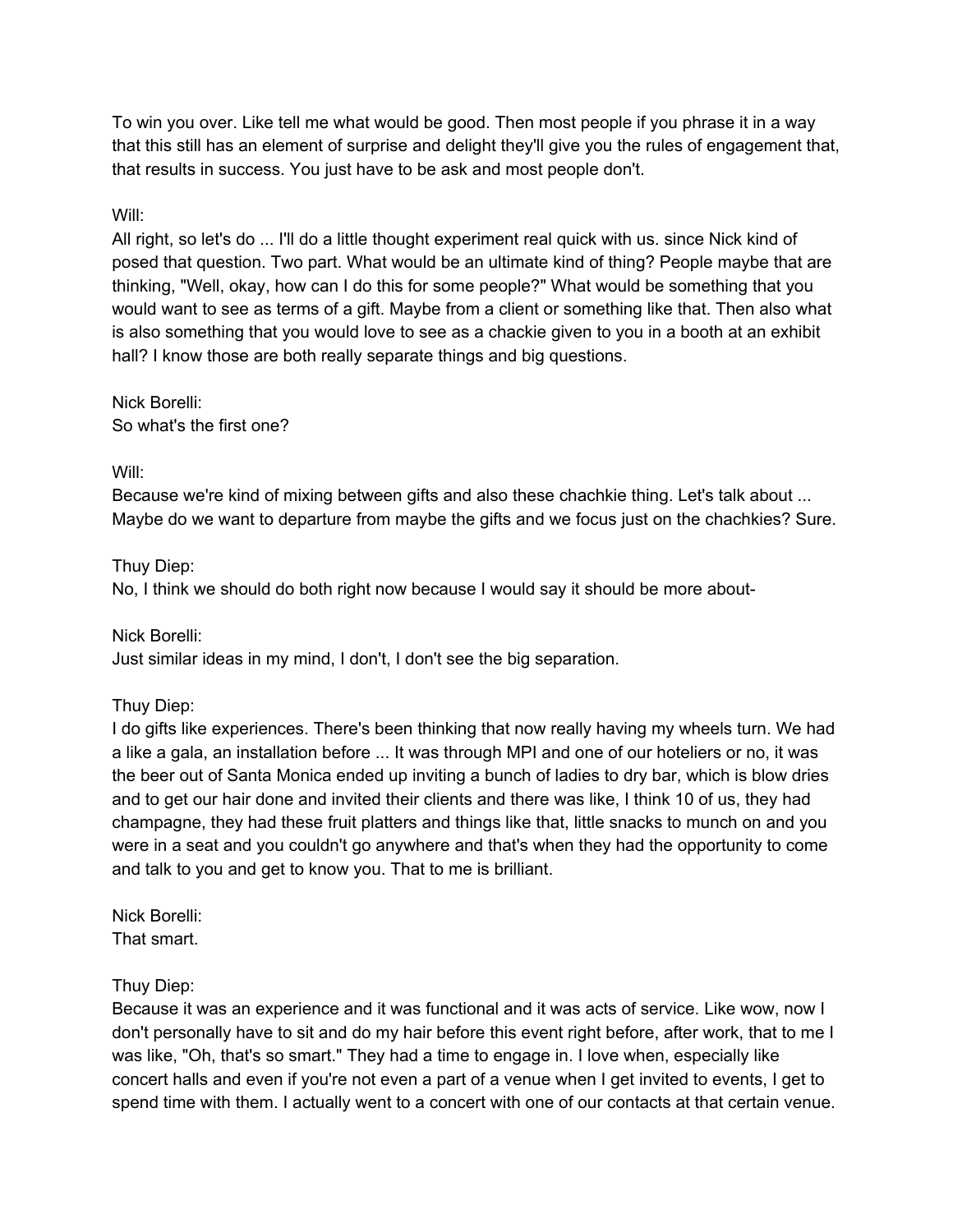That to me is brilliant because you get to experience something like, Oh, here's a band that we both like and now we're spending time together. On top of that for me, now I know how this experience is in this venue. Now I'm like actually an attendee and thinking about programs for clients and having their attendees in there, especially if it's a positive.

### Thuy Diep:

Then of course at that point it's not that much money for them, just getting someone in. I actually was just at another concert and it was so cool because we were like in the VIP section and we got to sit and like they wined and dined us, but we got to enjoy music and get to know each other personally. So that's been really cool. I would say on a gift giving level experiences is ... I would rather that than a physical gift because that is what the industry we're in. To answer your question Will, that first portion, what about you? Old st Nick?

#### Nick Borelli:

No, I mean that's a drinking the Koolaid for sure on live events. I think an opportunity, the exclusivity and the personalization aspect, if you could have the ability to weave those into the experience in some way as far as giving it as a gift I think that's a pretty powerful combination. I just was fixated on this whole artifact idea just as a separator. Because I hadn't really thought of the idea of you're at an event give him another event. I was just hadn't ... I'd been kind of rigid in that for some reason and there's really no reason to be, that's a good point. Yeah, for me again, I like the personalization aspect of it. My trick when prospecting or meeting people or giving gifts is to just have a conversation organically, listen to things they're into and then get to use business card once I get it as a way to send them a Amazon book about something that we talked about.

Nick Borelli: That way-

Thuy Diep: I love that.

#### Nick Borelli:

It's inexpensive, it's immediate. Sometimes before I land once a conference is over those people have already had that ship to them. Then everything is all there. It's fast, it's pretty effortless. I like that idea. I mean I've thought about expanding on the idea for a period of time giving people a couple of different books. And then having like a different times in the year where I pre set up a discussion about those books. So the idea it's sitting in my head for a while is like picking four books for the year. Having conversations with people ahead of time when I meet them or wherever. Then in saying, "Hey, I want to get you this book. And then also I want to see if you are available, on July 7th at 2:00 PM because we're going to have this group discussion online on this webinar platform and we're going to talk about the book and what we thought about it."

Nick Borelli: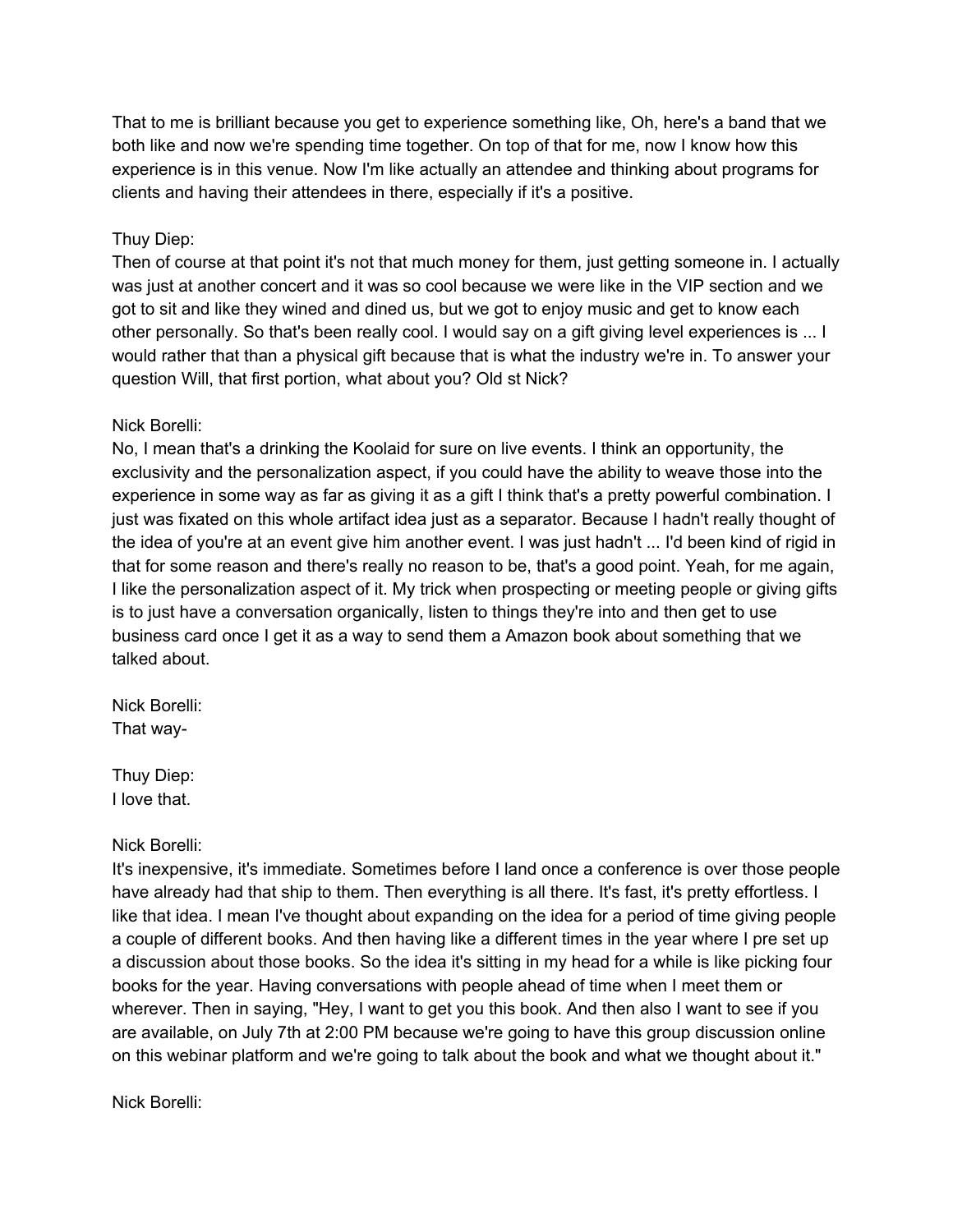Just as a kind of study group book thing that they get to be invited to and get to meet other people with similar interests and similar ideas. It just seems like a ... I've not experienced anything like that. Again, for me it's that are you paying attention to me? Are you listening to me? Are you in a problem solver? Because that's what I do as a consultant is try to help people solve problems. So if I can express what I'm what I'm about that helps them but also proves that it's about them not about me that I find it to be a successful exchange.

## Will:

That's awesome. I too agree with both of you. Your guys' are I love giving books as well as receiving books. Especially if someone's like, "This is the book." It's not just like, Hey, I'm giving you a book. Dear God, please just don't give me your book.

Nick Borelli: I have a lot of those.

## Will:

Unless I've already read it and I'm like, I love this book. like yeah, I'd rather you'd be like, I really think you're, this is going to like change your life or change the way you do business. And then the same with the experience side of things as well. I think what's ironic about me as a technology guy, because I don't, I don't like being given tech because most of the time people don't ... I just can't-

Nick Borelli:

It's just probably not that same level for you.

Will:

Yeah. I'm totally ... I'm in the weeds again. I also will get things that I need, but if it comes to making sure that I get the latest and greatest technology, I'm just going to get it and I'm not going to wait for someone to give me a piece of tech, which by that time they'd probably give it to me. It's already too late anyways. I don't know. But tchotchkes I am curious on. Obviously the crystal thing is pretty darn cool. What do you guys think is like your go-to favorite thing?

# Thuy Diep:

I will say here there's two things that like if I had to get a chachkie, I still have this, I actually brought it from Vegas and it's a blanket and it's so cold in my office. I use it every single day and it was really cute how they packaged it-

Will:

If you gave me a blanket I would never use it.

# Thuy Diep:

Really? It says we got you covered. I was like, "Oh, that's so ... But for me I was like, Oh yes I can now ... I always have this blanket on me.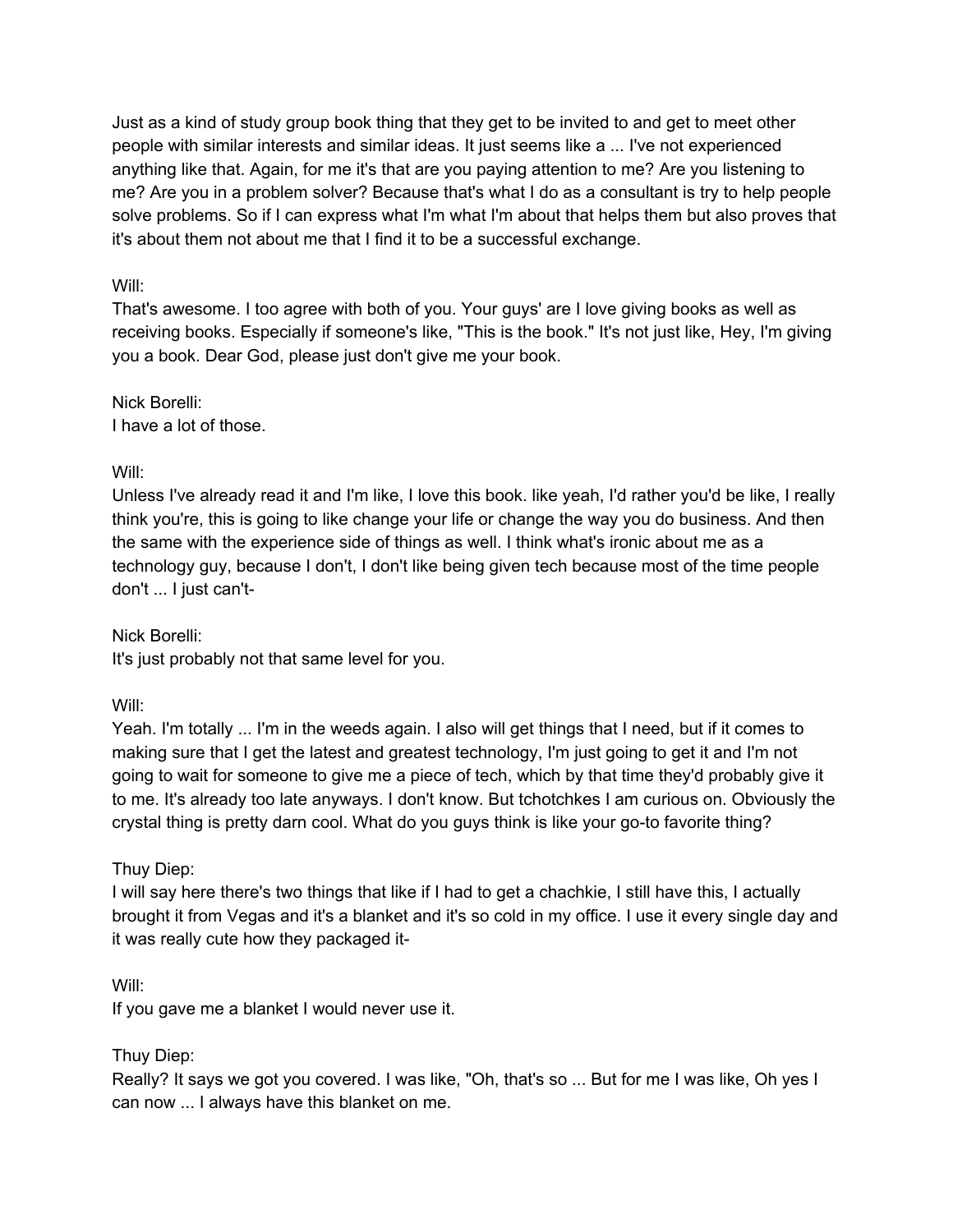Will:

Wait, do you have it on you right now?

Thuy Diep:

It's in my office. I'm working remote today. That's one thing. And the other thing recently is we want-

Will:

They should have given you two blankets.

## Thuy Diep:

Yeah, I need two blankets now. The other one is recently we went ... We had a potential supplier partner. We went out just to like grab coffee with them and they ended up ... We ended up taking a photo with them and they wanted the photo, we're like, "Okay, that's fine." But they recently we got in the mail a framed ... It was a framed picture of that, of us four, myself and my colleague and those two and with some chocolates and things like that. But I was like, that's so brilliant because going back to ... I don't have a framed photo of my colleague and I and now of course they're in it too, so that's on our desk and that's going to remind us to use them. I thought that was so brilliant. What about you Nick?

Will: Can I talk on to that one really quick.

Thuy Diep: Yeah, go ahead Will.

Will:

I definitely think the photo one is fantastic. We do that too at the end of every single photo. We always put the entire AV team along with the client. We get on stage, take a picture and just do it on your phone. We all have really nice cameras in our pockets and then what we do is we just use a thank you card service to literally print it out and then it has a written message on it. Then we can even have everybody from the team sign it and then send it to somebody. We're talking like \$2 to do that. If we were fast enough, honestly we could probably get it sent out before the last day of the event or before we even finished load out. But a lot of times I'm sending it, like two weeks after, but people always comment on it and then, it's a photo with them and their team that hopefully the AV team that they thought made everything successful. Then my hope is they keep it on their desks forever.

Nick Borelli: Yeah, I did a-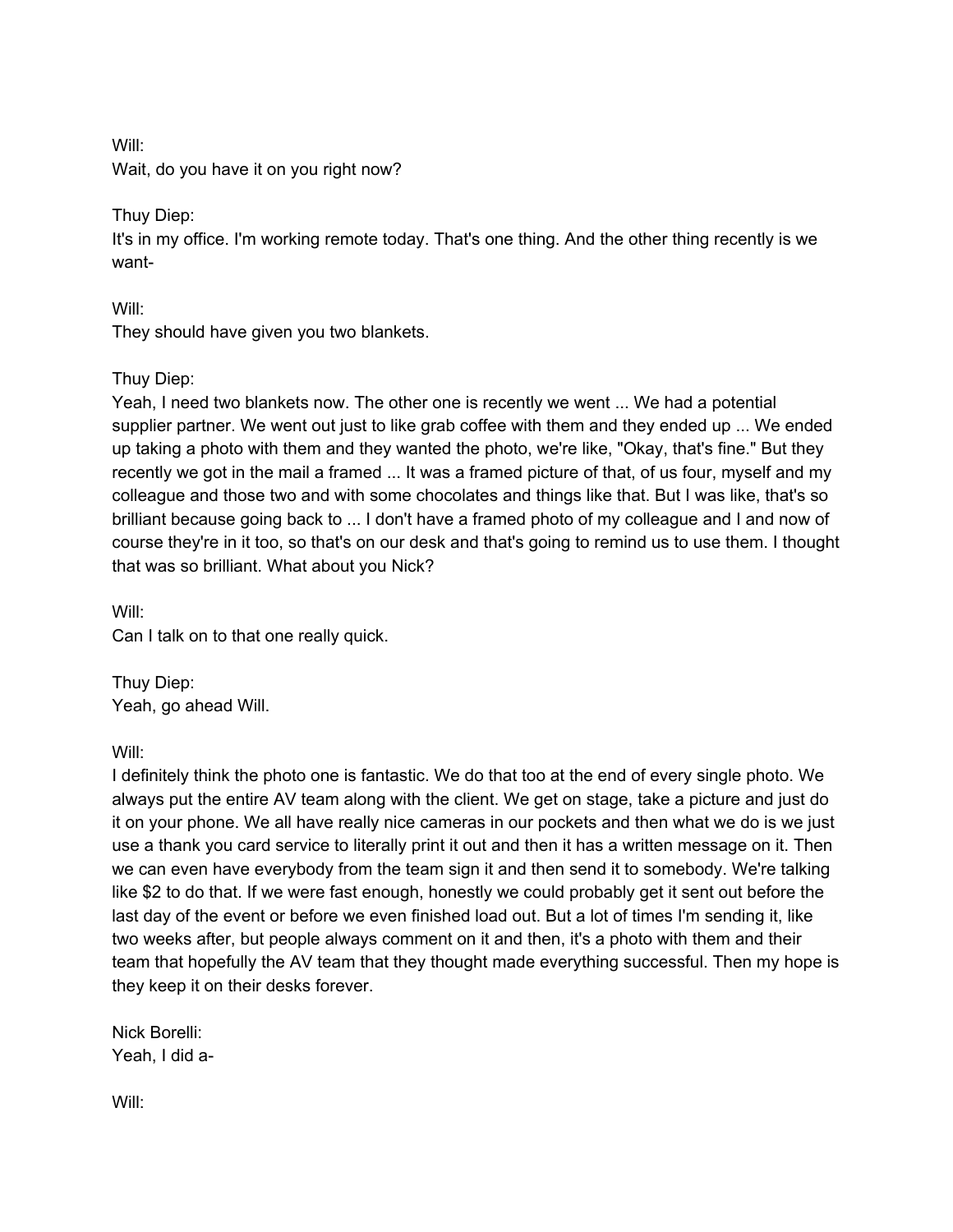#### Framing it though. It's nice

#### Nick Borelli:

That is nice actually. I did a trade show booth design where when we met with people we would have one of our team members hold up a sign that was a dry erase board with a wooden kind of cut out of a thought balloon. So they would hold that above their head. At a certain point they would ask them what their main problem is this year with audio visual. Then they would tell us and then we would write that on there. We would put it above our head and then say it next to that person, take a photo. And then that was it. It was just like, they're like, "What was that about?" "We'll tell you later." Then we emailed them back, we emailed them with the photo and it said we're thinking about you and it would be like we're thinking about your problems right now and here's our solutions.

#### Nick Borelli:

But it was mostly the idea of like having a photo of our team member with them that they would see to reinforce the exchange that happened in the face to face this small period of time that they met at the trade show. Because I got really into that idea of taking photos with people at events as memory markers. I like your idea though. It's a good way to celebrate the partnership.

Will: Definitely. Definitely.

Nick Borelli: Do you remember Sylvia?

Will:

Did Nick give ... Oh yeah. Wait, tell this story. This is actually, I stole this idea.

## Nick Borelli:

Sylvia is just genius. She had events uncovered for a long time. Her a business card, I'll show it to you guys here, but maybe I should share a picture of it for the notes or something. It was, she would take a picture with you with her Polaroid camera and then it would print out, and then she'd put a sticker with her contact information on it and hand it to you.

Thuy Diep: Oh, that's so brilliant.

#### Nick Borelli:

Yeah. And I was like, I have this photo of us together at IMEX years ago. I kept it, I mean, it's still here. This is ... Eventually I ended up like working with her on Events Uncovered and doing all the stuff. Yeah, it was super cool. Like I just thought that was one of the ... I keep a pile here of my favorite business cards I've been given in the last like 20 years. And that's on there because it's so outside the box, but it really is here's a thing, here's an artifact of a moment in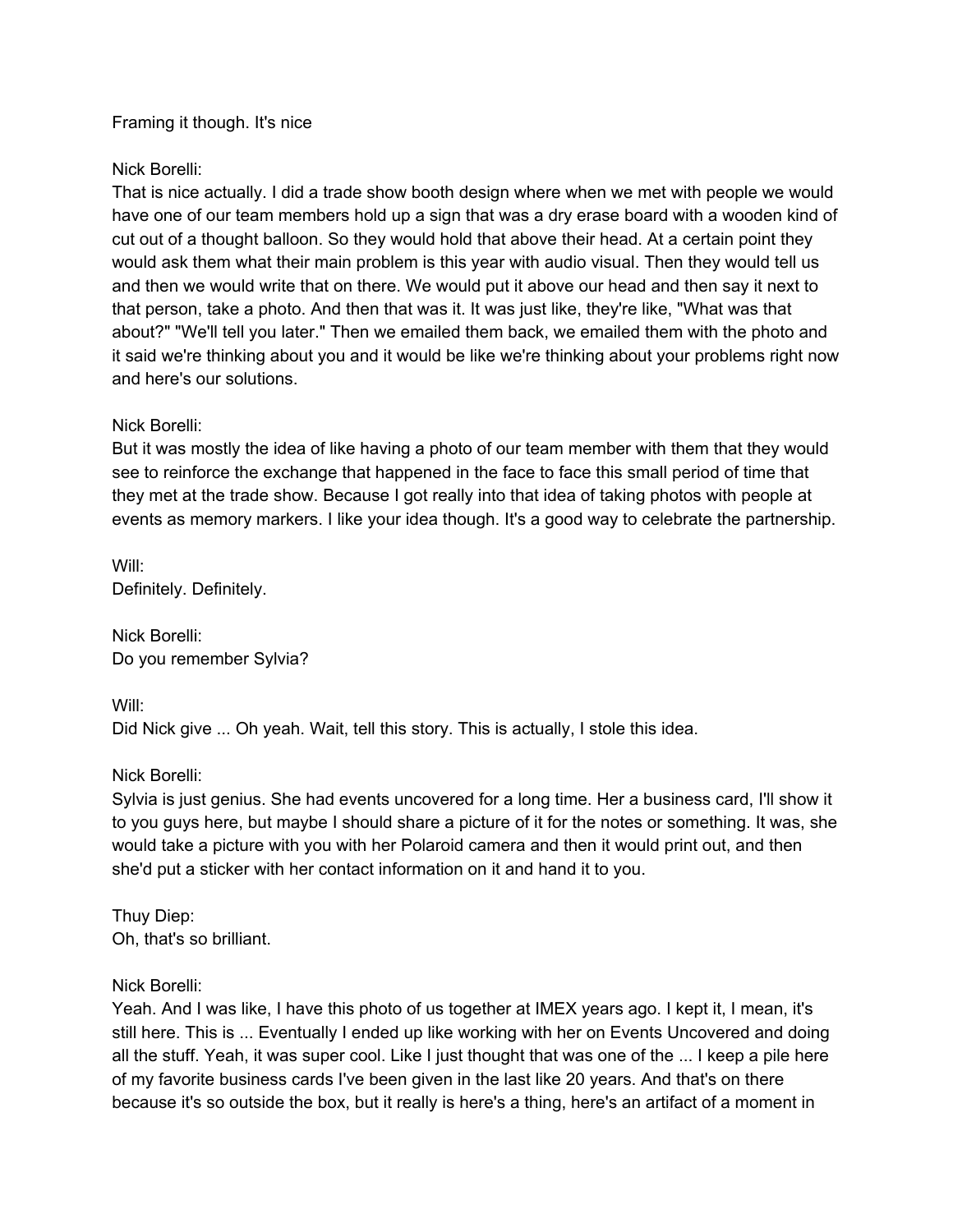time. I found that that's like one of the smartest ways that I've ever seen someone exchange momento to underline this experience.

## Will:

I got one of those too and I, I remember being like floored that I just straight up bought a Polaroid camera right afterwards. Pro tip is they now make Polaroid printers so you can use your phone to still take the picture. It's not as cool as you have a big ass Polaroid camera but you can print it out on there and yeah. And then she just yet used a sticker to stick her contact information to it.

Nick Borelli: That's great.

Will: One of the top 10 ideas.

## Thuy Diep:

That's so clever and so smart. Because one that brings you back to the times when we were using those. Right. I was actually ... I saw Trevor Noah at the staples center, he recently, and he opened his whole comedy act out with just taking pictures, how we always take, take, take, take pictures and we don't even look at them anymore. That was like purposefully and creatively done where it's what you were saying, a moment in time, the connection that you just formed with this individual. And then not only is it ... I actually all my event photos. All of that stuff, I have this whole entire list of just photos and I will eventually hang them up in the office. But just to take a sticker and just put that contact information there, I would keep that, that would be a tchotchke that I would actually keep. And it's a business card of anything,

## Nick Borelli:

I mean it's a de facto business card, right. Because it's like it has content information and someone gave it to another person. I'm putting it in that category but it's not expensive. it wasn't, about the person giving it. it was about, maybe the idea of a collaboration, maybe the idea of a new team. It just, it was hopeful about something that could happen. That as an idea around giving somebody something to remember you I think is really sound. It's fun. I mean, bottom line is, it's super fun. I don't know I just put this into our notes. I want to do an episode about business card design. Because I have thoughts.

Will: Oh my gosh, we call it the American psycho episode.

Nick Borelli: Is this bone. It's so good.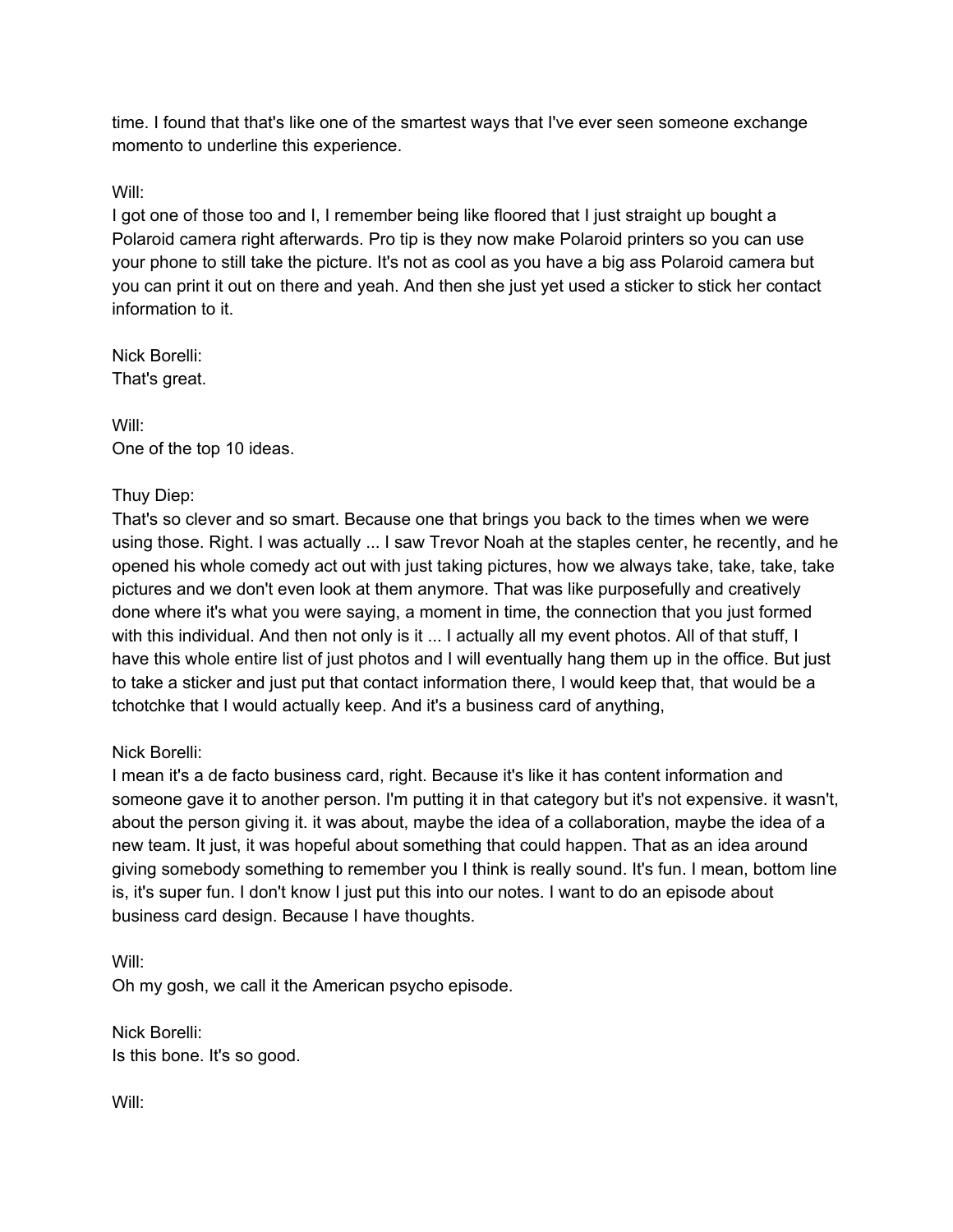Should we transition into the-

#### Nick Borelli:

Do you have anything that you keep Will that you can think of? Just close your eyes and think of stuff that you have in your house. I know you're not there. I know that's really hard.

### Will:

I mean obviously everyone knows the Funko pop collection that I have over on the wall. That started as a gift from one of my clients and then they eventually knew that I was a flash fan, so he's kept sending me fun flash pops. That was one.

Nick Borelli: Any chachkie stuff you've kept?

#### Will:

It's funny that Dustin's not here cause he gave us some awesome chachkies that I think we all kept. I keep the coaster on my desk. I use the mug all the time. The only thing I didn't use was the headphone cable organizer. But it's because I don't have any headphones.

Thuy Diep: I have. I use mine.

## Will:

I know you guys probably use it more than I do because all my headphones are wireless now. But still really cool. I ended up, don't kill me. Dustin re gifting it to someone who I knew had wires on their headphones and it worked out pretty well because they were really excited. Other things that I ... I'm not going to lie, I have a pile of stuff people have been giving me, sitting on my like charging desk area right below my board games. I'm just imagining all the things that are sitting there right now that people have been giving me. other things that I'd been given.

## Nick Borelli:

I had a wireless charger on my desk from Glycer.

## Will:

Oh, there you go. I have a couple of things. I like it when someone gives me a unique kind of ... I don't want to use the word figurine because that like implies it's only comic books or something like that. But for example I was in San Francisco and a fellow, AV person was like, "Hey, I really want to meet with you. I'd love to grab coffee with you." And I was so happy. I was happy to obviously take the conversation, chat and just in thanks for having a conversation with me. He gave me this ... If you ever been to San Francisco, they have like the big kind of like a container stacker robot looking. They look like ATA Ts essentially from star Wars. He gave me a wood one of it and told me, he was like, "Hey, apparently George Lucas got the inspiration for the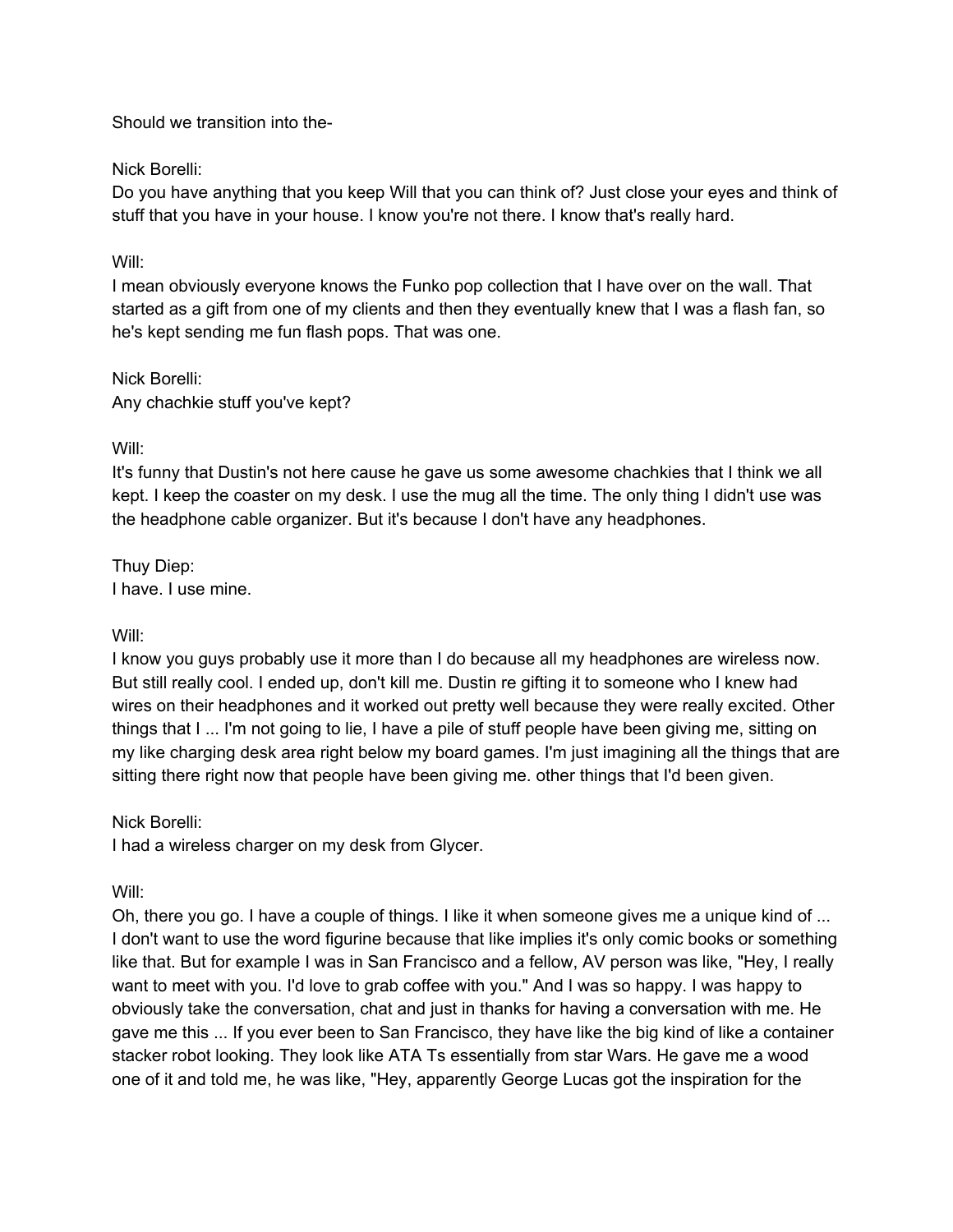ATAT. I've also been told that's incorrect. Now I've told that story. Don't kill me if it is incorrect, but it's cool.

# Will:

I put it on my shelf in my bedroom in these spots. I like stuff like that because then I can tell a a story behind it as well. But if it's really small, a lot of times it ends up getting kind of just lost in the shuffle and that sort of thing. But no, it's I can't think of a lot of things I've been given unfortunately.

# Thuy Diep:

Yeah, I'm seeing you're really looking around and pondering. I would say two things, but it's not even in my home. It's in the trunk of the car. Is a survival kit.. No, a body of the, of our competitor that we won the bid over. No, it's a survival kit. It has waters and flashlights and things. It's actually kind of funny because hopefully I won't ever have to use it, but it's really cool. It's heavy. And just goes in the back. It was one of the studios out here in LA that gave it to us last year or the year before. And I thought that was brilliant. I was like, especially here with all the earthquakes that happen and things like that. Having that. And what was the other tchotchke. The previous owner of the PRA Vegas office.

## Thuy Diep:

We had our incentive in Cancun oh my gosh like four years back. Everyday she gave us a gift, a room drop. She gave us this bag that was ... You can unzip it and it turns into a beach blanket. Being here in LA, I use that all the time. But it doesn't make it into the home. It makes it into the car. You

## Will:

You brought up a really interesting term. I think we brought it up in our ... Did we talk about it during our acronyms and jargon conversation, but a room drop. I just recently learned what a room drop was and I-

Thuy Diep: Really?

## Will:

I don't book hotels though. I'm probably the furthest removed from what you need a room drop for. My room drop is that all the presenters need to make sure that they bring their dongles. Like that's what my room drop would be Apple adapter. So then that way I don't have to keep getting them stolen from me.

## Nick Borelli:

I'm on the receiving end of them all the time, which is a great thing to be just because I'm with a lot of planners at ... It's small shows that are, that are usually CVB related. Here's a paperclip which I'm showing you in video of a polar bear from Ottawa. I have all this destination based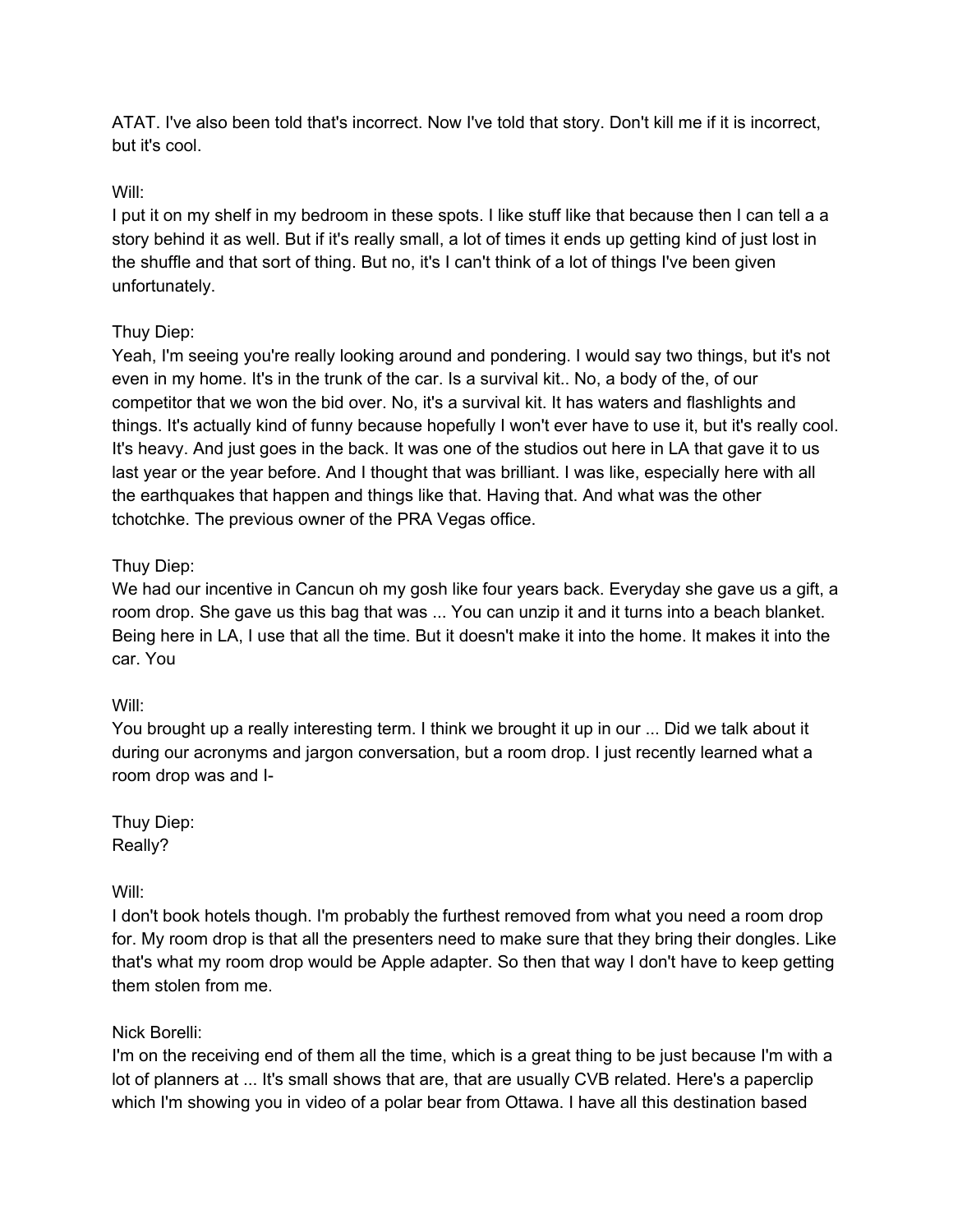stuff. My cutting board says Reno Nevada on it because it was from the Reno CVB. CVBs have been ... A lot of the stuff I have is from them.

Will:

I don't know if I want my brand near a knife. A cutting board. John Ruhlin gives great knives. Consider.

Nick Borelli: Nice. Makes sense.

Will:

Yeah. I literally use a John Ruhlin knife on a cutting board that says Reno.

## Nick Borelli:

Yeah, I don't know. I've always found like the room drops are usually ... Again, just going back to chachkies and swag in general ends up being like a lot of times just so generic, and I don't feel like abusing it and this year I can't take another metal straw. I have so many.

Will:

I have so many metal stress. It was a cool idea guys until everyone gave me them and now I have to sit here and be like, "I can't tale this home. Or do I just leave it in my room and hope that the housekeeping wants it. But then they're going to have I'm sure housekeeping at the end of every major event. Is, look, I have 4,000 metal straws."

Nick Borelli:

I just got a better metal straw. And I forget there's certain amount of times that you have to use a metal straw before it actually becomes something that is not good for the planet.

Will: Just like the water bottle that you use twice and then lost it.

Nick Borelli: Yeah, exactly. Proving it.

Thuy Diep: I love all these things throwbacks to previous episodes.

Nick Borelli: I just got like a telescopic wattle straw.

Will: What? It also works as a telescope.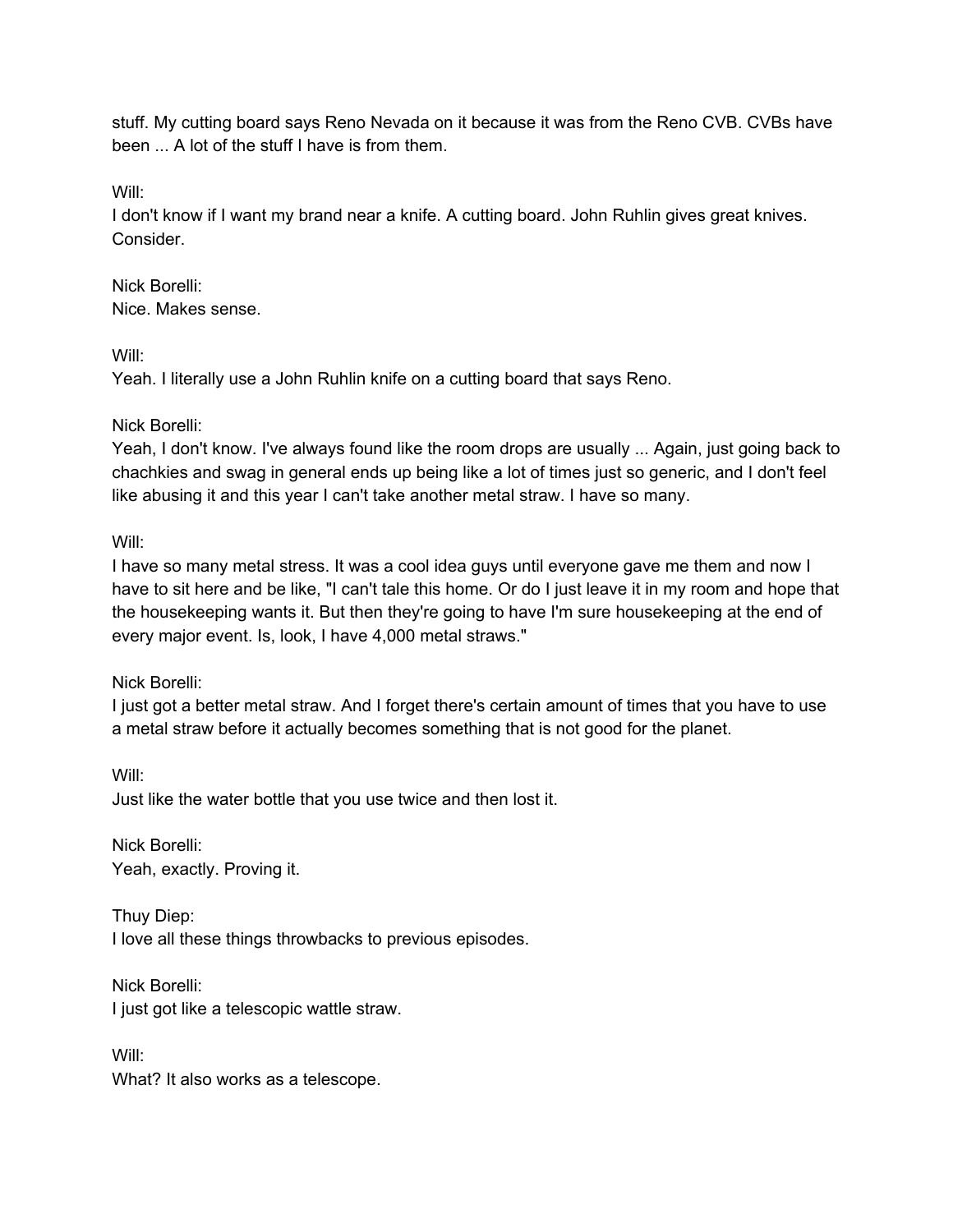Nick Borelli:

Well, whenever that, what is it, telescoping or whatever the-

Will:

No you're right. It is called telescoping. I'm just ... I was just trying to think of how to make it interesting beyond just being the straw.

### Nick Borelli:

Sure. I had a four seasons one before that, which was just like the mental stride I'd been using in places where I feel like I would get shamed if I wasn't. And that had like a bunch of different sizes and a cleaner. A pipe cleaner that made of metal. What was the story?

Will:

Telescoping straw.

#### Nick Borelli:

The straw had been carting around specifically to places that I thought that, it felt like I would be an outlier if I didn't have a metal straw. It was from four seasons, I believe, which had a bunch of different sizes. I still have it and a pipe cleaner to clean it. Which I thought that was a cool idea. Then I a telescoping one that he goes really, really small and has its own little container and then can clip on to things and I was like, "Oh, that's my new go to metal straw." But I don't know how many I really need in my life. I think I just need to ... I know you talked about this earlier Will. What's the way to say no, that's polite? How do you that? Do you do that? do you just take it?

Thuy Diep: I say no.

Nick Borelli: You say no?

Thuy Diep:

Not no, but especially if it's a conference, I'll say, "Oh, I don't have enough space in my luggage for that. But thank you so much." Especially when people try to give me like, physical ... Yeah. Actually and mostly even if I somewhat like it, I'll even say, I'm just so ... It's like, Will and his personal life being really particular with gift-giving, I'm really particular with accepting things. A lot of times people do drop things off though and I'll take them and I'll just bring them back to the office for anyone else that might want to use it. But yeah, I honestly, I just think rule number one is just put some thought into it. Right? Because I actually have two baseball caps. One of them is from Fenway. Well, I was saying how I'm a big Boston fan, I'm from Massachusetts. And then she said, "Hold on for a moment." She came back with a Boston Red Sox hat and I said, I will absolutely take this. Right. I will keep this and I will wear it.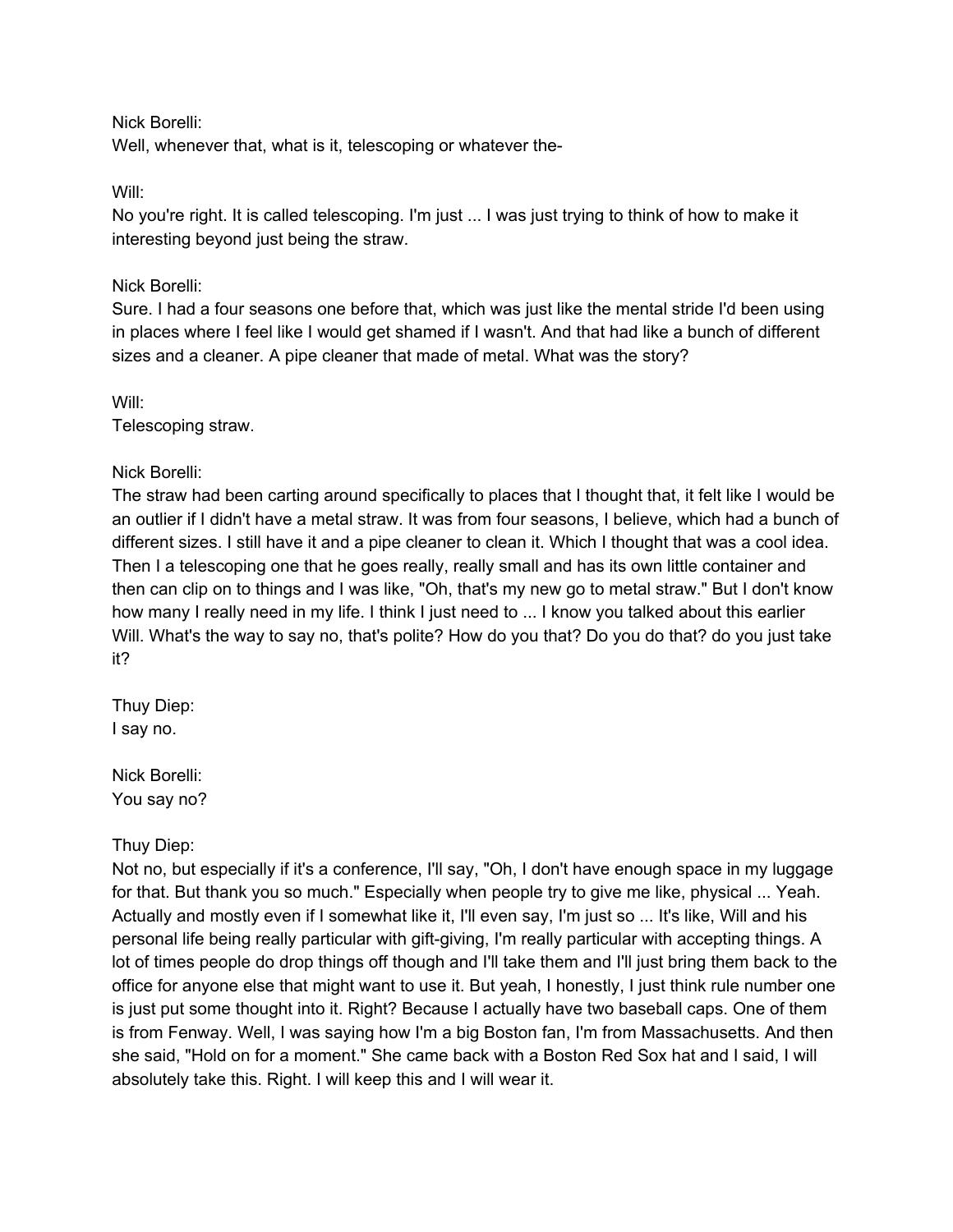Will:

I'm not even a Red Sox fan and I love red socks hats.

## Nick Borelli:

I got a tour when Jen was doing the events there at Fenway and yeah, that's a pretty amazing place. It's steeped in-

Will: So much tradition.

## Nick Borelli:

Yeah. Tradition that getting something from there really brings you back. I have here's a Nashville hat and I got this as a room drop when I was there for something.

## Will:

Let me describe this for everyone who is not seeing the video. Nashville hat, they actually don't have a baseball team so it is just an N.

## Nick Borelli:

Yeah. So I was like, do I want that? And I was like, Oh my first letter of my name is N, so I'm keeping it for that reason. And I remember it's Nashville, but it's like accidental. One in 26 ended up being sort of personalized.

## Will:

If I got it I'd be pissed because I'd be like, it doesn't have a P or a C on it. I'm out. N is the furthest letter from my name.

## Nick Borelli:

I look around and I'm like, "Man, there is a lot of stuff laying around here from events." I have some stuff in the X games because we met all the people that produced that and they gave us a bunch of stuff. It's a lot.

# Will:

So I think one ... And I'll add an additional tip as well. Because I probably wouldn't say no. I don't have room for that. I mean, most of the time I think I say no because I don't think I'd come back with law stuff. But if I come back with ... If I did have to take it or as a room drop, I immediately try to think who in my life would really benefit from this. Because I do think that, I'm surprised that when we bring stuff back to the office, there's so much stuff just disappears off. Literally having this conversation with someone this week. And I was just like, people really take this stuff? They're like, yeah, like literally I put it in and I say, if it's not gone, it's going in the trash.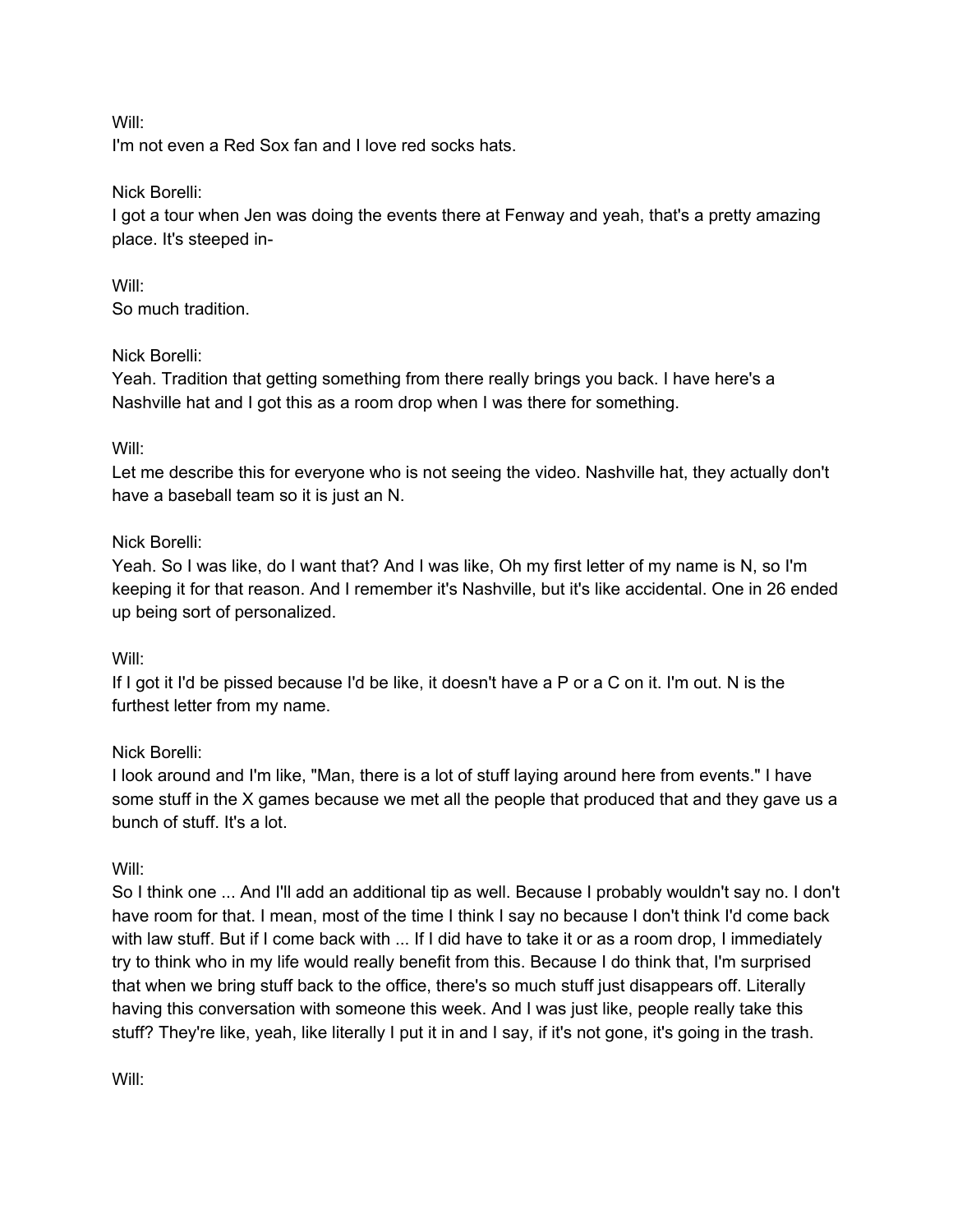But it's funny she said that she forces them to take it and move it to their car immediately. So it leaves the whole entire office so it doesn't somehow circulate back into the break room. But one thing I think I try to do is I immediately try to figure out like who would want this and maybe someone who doesn't get free stuff all the time. I'm not sure yeah, too. We might also be a little spoiled in some ways that we go to so many conferences that we are buyers and influencers. But there's definitely people I think in our lives that don't get that kind of stuff. The question is again, yeah though, are you just exacerbating the issue by giving it to someone and then they're like, "Oh, I don't want this either thanks." No one ever tells you to your face because you're actually gifting it to somebody and it's not a marketing thing that you're trying to do.

## Nick Borelli:

You're right. You did hit the nail on the head. And as much as we're probably up there as far as some of the more jaded people that are complaining about the things that we get for free. I think that the majority of people who attend stuff probably don't have as many opportunities for this kind of stuff. The novelty probably is not as worn off as it is for us. It just reminded me like, so we were thinking about ... At merits for the design studio. We were thinking about an item that would be cool to do as a leave away. That's when the idea of creating this experience design persona game with these cards came into play. The idea of it is that you do an exercise with people with these cards about how to create personas and these cards have a bunch of them already on there and then there's opportunities for you to create your own.

## Nick Borelli:

You teach somebody something and then you give them it and you tell them to do that with other people. It's active and it's also ... It has an experiential element to it because it's participatory. I don't know, there's another angle I suppose. I like participatory. I had to slow down saying it because I was like ... In the middle of saying it, I'm like, I don't think I'm going to be able to pull this off and then I landed it somehow.

## Will:

We were talking about this pre show, but I'd love to do this section. Are you guys cool to transition to our game show of the day.

Thuy Diep: Game show host.

Will: Do I have to do it? I'm 100% ready.

Nick Borelli: Then yes.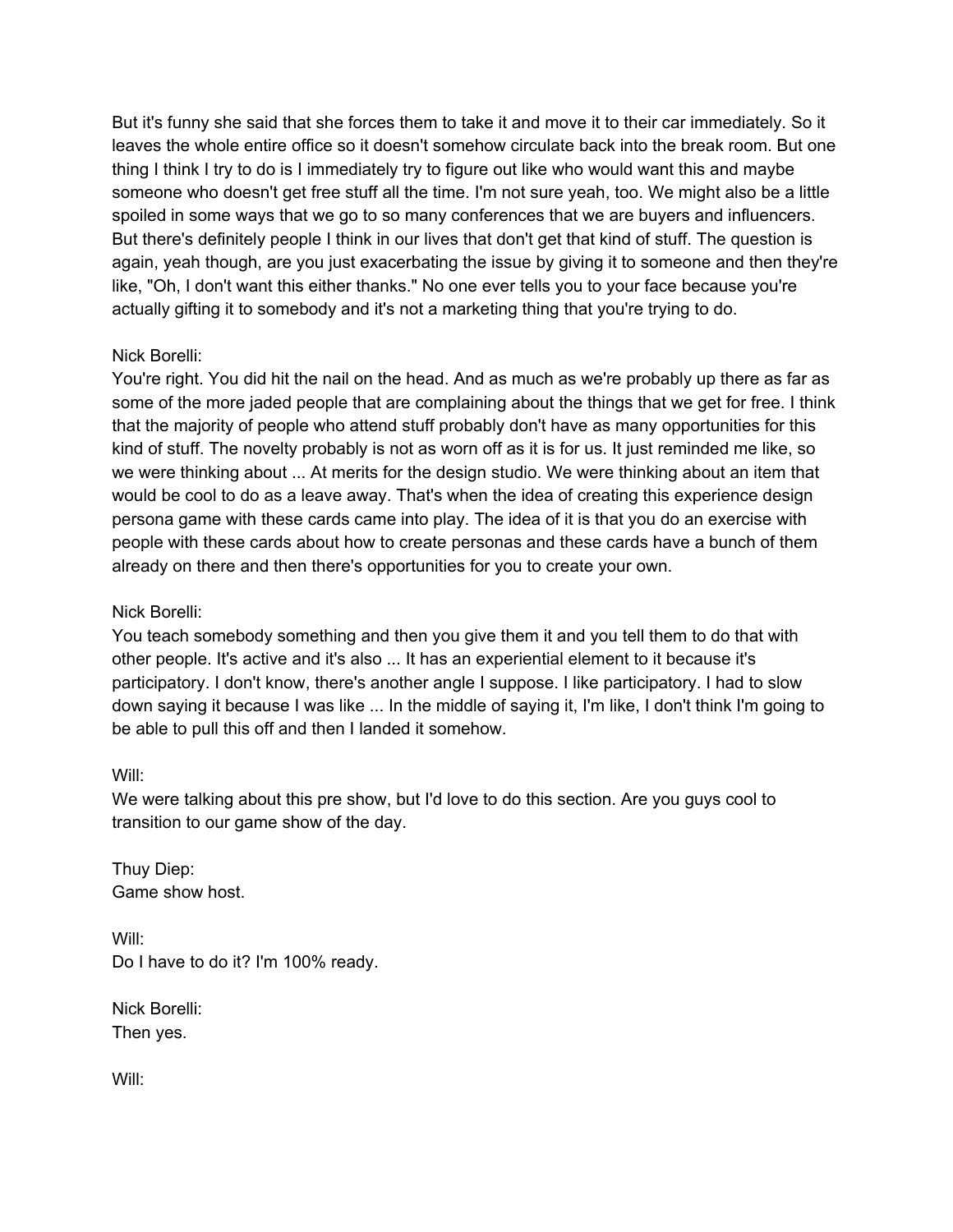Well ladies and gentlemen, welcome back to another issue of junk or not junk. I'm your host Will Curran. And today I have our two contestants, old st. Nick and Thuy Deep.

Thuy Diep:

We're so excited to be on the show so much. Hi mom.

Will:

I know you guys have been watching the show since episode number one and had been so excited to be on the show, but you guys know what the rules are. But for those who have never listened to junk or no junk, essentially what we're going to do is we're going to quick fire out name items and we're going to say whether it's junk or not junk. All you guys out in the audience, we also have some audience participation, you know some, what do they call them out in your industry? ARS systems, audience response systems. So imagine we got one of those in your hand right now and feel free to join us at hashtag event brew as you decide whether something is junk or not junk.

Will:

So old Saint Nick, Thuy are you guys ready for junk or not junk?

Thuy Diep: Yes.

Will: And to potentially win some not junk.

Nick Borelli: Let's do this.

Will: All right, here we go.

Thuy Diep: The winner gets junk. Gets all the junk mailed to them.

Will:

Hey don't give away the twist ending at the end of the episode for everyone. Alrighty. So starting off with an easy one. Free pens.

Nick Borelli: That's junk.

Thuy Diep: Junk.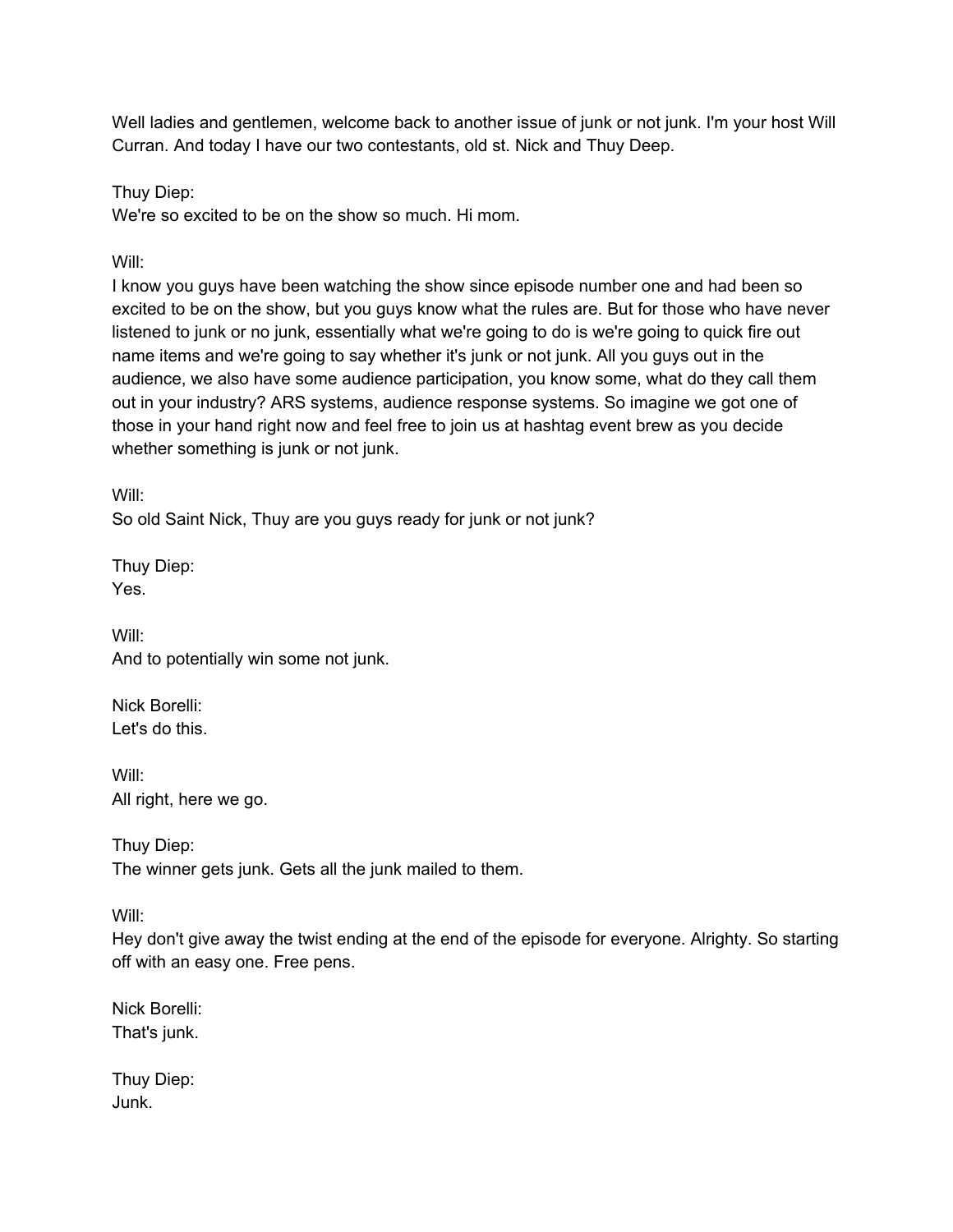Will:

All right. That's correct. Junk right there. I don't know if there's actually a correct answer, but I just felt like there has to be some sort of correct answer. All right.

Nick Borelli: You decide.

Will: Okay. Here we got one moleskin notebooks with-

Nick Borelli: For me that is always going to be junk. I don't write notes.

Thuy Diep:

I would say junk too, even though that is a better idea. But I actually just got a note book yesterday on a site inspection and I'm not going to use it because I have my own.

Will:

All right? All right. All right. So has been formed as junk. All right, here we go. Here we go. Tickets to a concert happening this weekend that you don't know the band of.

Nick Borelli: If it comes with a babysitter not junk.

Thuy Diep: Yeah, I would say not junk.

Nick Borelli: The thought is there.

Will:

All right. Not junk. I feel like the sound editor is going to have to add some like sound effects on these ones-

Nick Borelli: Yeas, please do that.

Will: For us.

Thuy Diep: I want an air horn.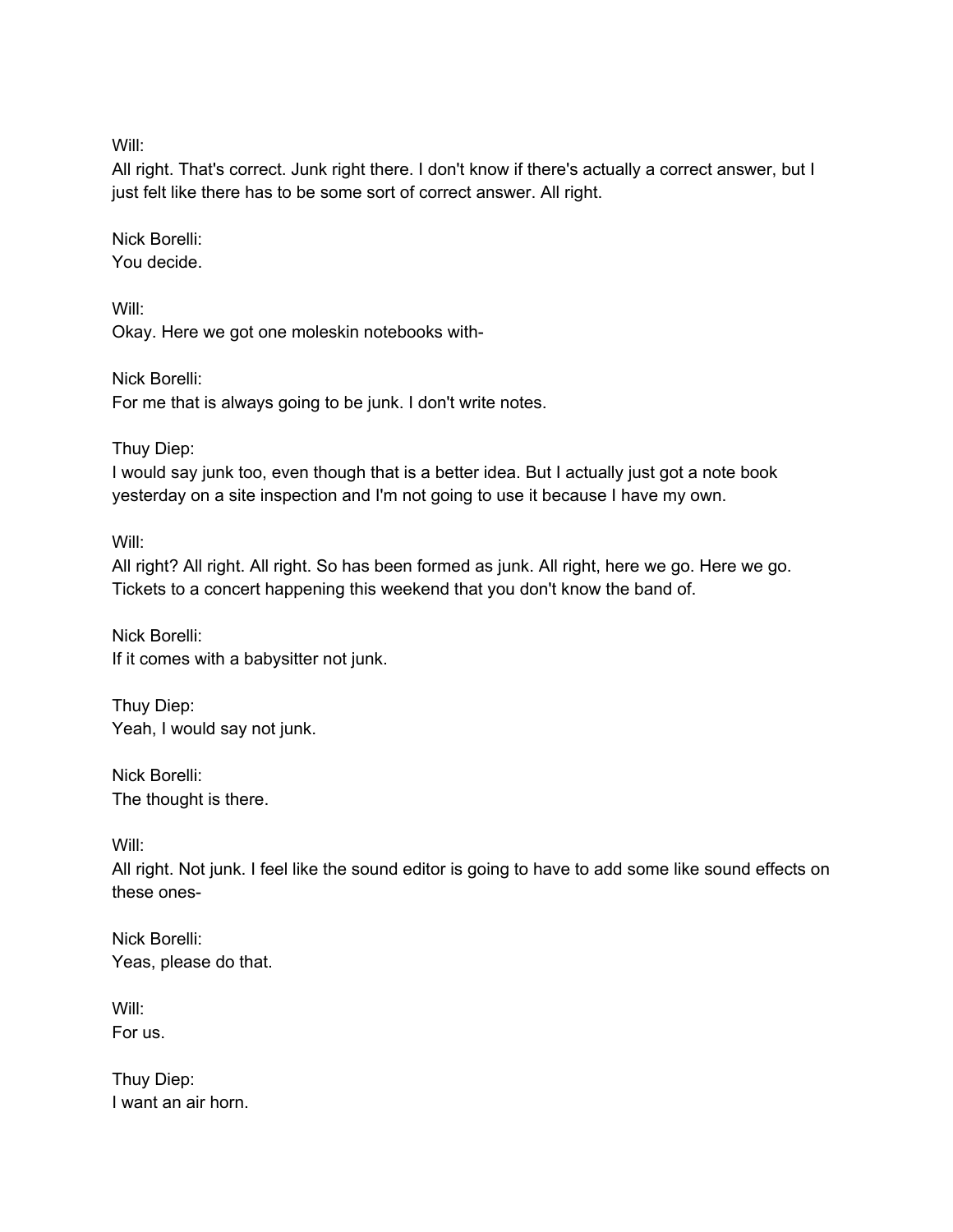Will:

You know like. All right. All right. Right. This is getting hard for Will to host. He got so many cards of junk or not junk to choose from. All right. How about this one? Here we go. Chi wireless chargers. So it charges your phone wirelessly, but it's got my logo on it.

## Nick Borelli:

The first one I get isn't junk and then they're all junk after that.

## Thuy Diep:

Yeah, I don't ... Junk. But better. These are better.

Will:

Junk it is. All right. All right. All right. Let's see about this. All right. Headphones.

Nick Borelli:

Junk. Can't use headphones that somebody gave me. I care about my headphones.

Thuy Diep:

Yeah. Junk. Just after, after the first one I would say. But other than that, junk. I might like it in the moment, but I usually won't use it. That's what I'm basing it off of.

Will:

Audio engineer Will would agree that it is definitely solidified as junk. All right. How about this one? Chapstick.

## Nick Borelli:

You know what, every chapstick I've ever had. Maybe, maybe I don't care enough about this, but it has been a tchotchke chapstick. I have, I think I have social tables. What do you call it? Chapstick from their cater source party from three years ago. I have a lot of tchotchke so I keep it.

Will: Does chapstick ever expire?

Nick Borelli: I'll tell you.

## Thuy Diep:

Yeah, I think that's junk. And I actually just got one from ... I was at ski dazzle at the convention center. It's a quick little story. I got a mammoth ski resort, chapstick. I'll never use the chopstick unless it's like a nice brand because I'm picky about chopsticks. Like birth B and the circular ones. I actually have one in my bag right now from a venue, but I would say a spinoff to that is, I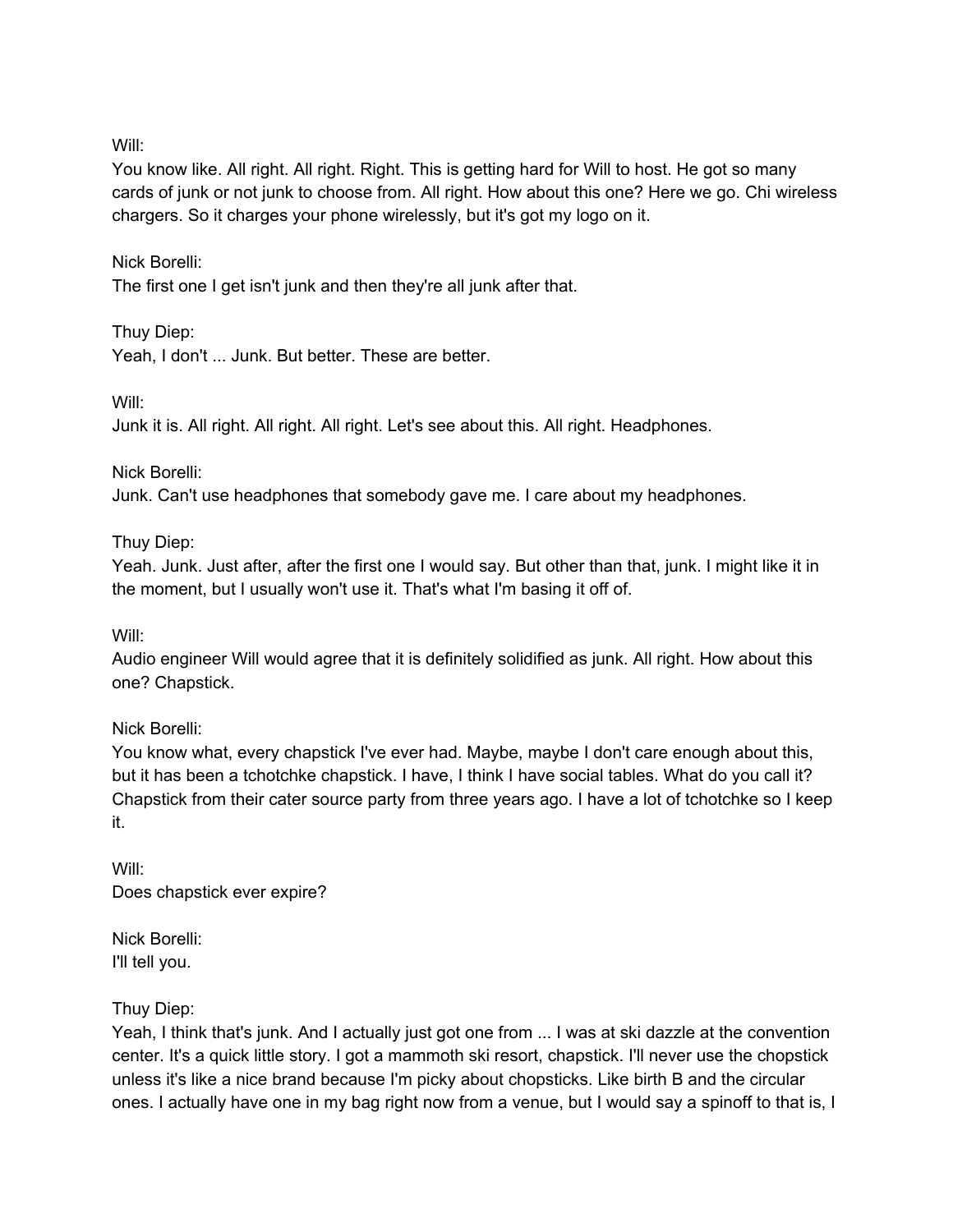spoke to the vice president of sales and marketing from the LA convention center and she said next time you go to any events here, let me know. I'll get you free passes. That to me is not junk. That to me is ... So chapstick is junk. Coming back to an event is not junk.

## Will:

So indecisive. We have junk and not junk being said at the same time. So you, the audience, get to decide. Be the tie breaker right now on three. You let us know whether it's junk or not junk. If you're sitting around other people and you have your headphones in right now, make sure to say this as loudly as possible. So people like you look like you're a crazy person. If you're listening, it's on speakers and other people are joining in. Feel free to shout all together as one. So on three one, two, three. All right. And that's going to be the answer for today for whether chapstick is considered junk or not junk. All right, onto our next item. Backpacks.

## Nick Borelli:

I mean it, it, there's a chance it's not junk, but it's really going to be hard. Like if it was a Dream Force, a backpack, I think it would be not junk outside of dream force, then it's junk.

# Thuy Diep:

Agreed. If it's one of those like string bags, that's junk. But if it's like a nice back pack, I would keep that.

Will: Yeah. Let's say it has the nice-

Thuy Diep: No branding.

Nick Borelli: Subtle branding.

Will:

Let;snot say, it's not GM Sport. It's not Tom Ben, it's generic, but it's got ...It's not a drawstring, it's a step up from drawstring.

Nick Borelli:

We had a really nice bag from E4, which is an Experian show that was a really nice black bag. It was felty inside of it. Then the logo was on there but small but all black too. So it was black on black. I'm like, unless you were really looking for it, you wouldn't see it. It was, it was close.

Thuy Diep: Yeah. I would say not junk.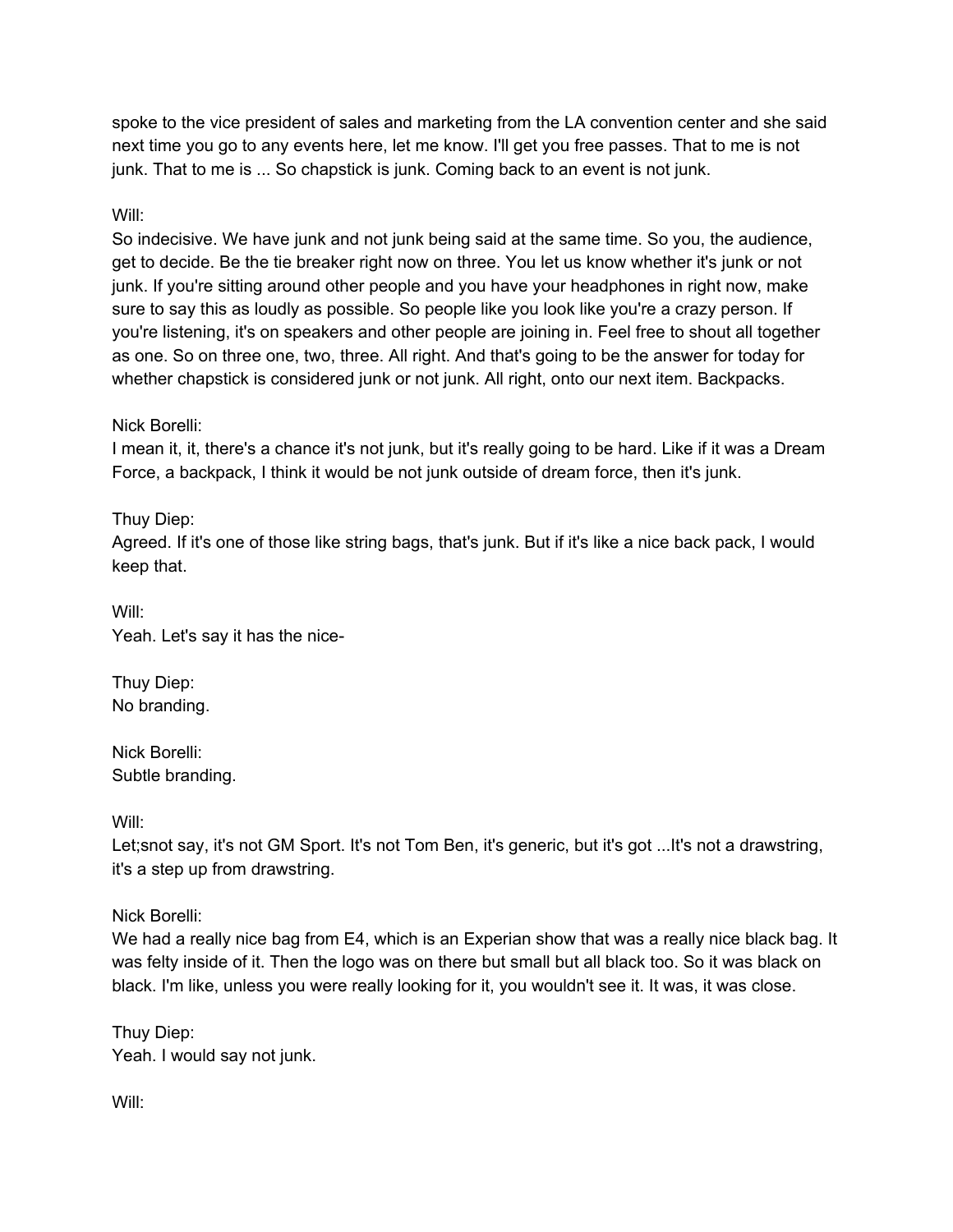Both are saying to junk?

Nick Borelli:

Yeah, especially with kids having those kinds of bags where you can just throw a bunch of stuff in it, for the kids. It's great.

Will:

All right. Not junk. It is. All right. Next on to our next item on here. This one's hot for 2019. And actually I saw it on the list for top 100 tech items for the last decade. Pop sockets.

## Nick Borelli:

I mean I have an event boss PCMA one because I just really liked that campaign. I just put it on a coaster just so I'd remember it. I'm not really using ... I would never put up PopSocket on a phone. So to me that's very ... A moment in time. garbage.

Thuy Diep: Is that really a trend for 2019? I feel like I had a PopSocket four years ago.

Will: I know for the decade, decade.

Nick Borelli: The decade.

Thuy Diep: For the decade. I was like.

Nick Borelli: I have one that would be the decade better though.

Will: Thuy is contemplating.

Nick Borelli: Would you rather have a pop socket or a fidget spinner?

Will: Obvious answer. Fidget spinner.

Thuy Diep: A fidget spinner.

Nick Borelli: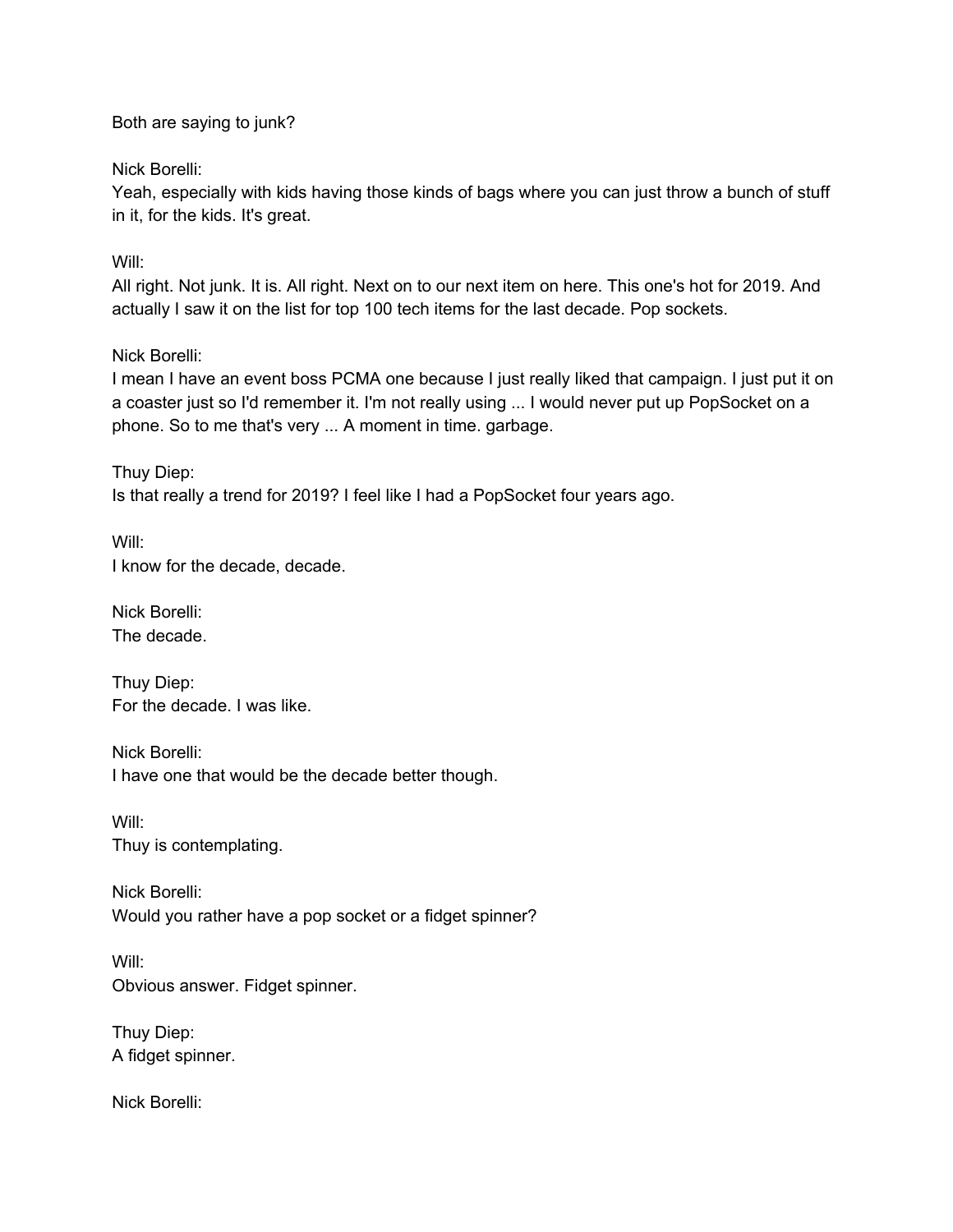Do you guys have branded fidget spinners?

Thuy Diep: I do.

Will: I got a bunch of them.

Thuy Diep: Not anymore.

Will:

It's been since 2017. I must fidget too hard because I break all mine. All right Thuy, go. Pop sockets.

Thuy Diep: Is it Branded or it does have a cool design on it.

Will: Let's assume. Yeah, yeah, yeah. It's definitely branded.

Thuy Diep:

Junk. I'm just, everything is junk to me. I would say for the audience, like for the majority of us, I feel like that'd be a cool gift for people. I'm just all about the bandolier now.

Will:

So Nick said it was junk. You said it was junk so it's junk. All right. All right. On onto the next one. Battery charger packs.

Nick Borelli:

That's junk at this point, right? I mean it's like the most environmentally painful piece of junk too. We haven't even touched much on that today, but like that's a give in that sustainability is an issue with this stuff.

Thuy Diep: Wait, what was it?

Will: Like a battery pack? Like charging your phone charger.

Nick Borelli: Charger.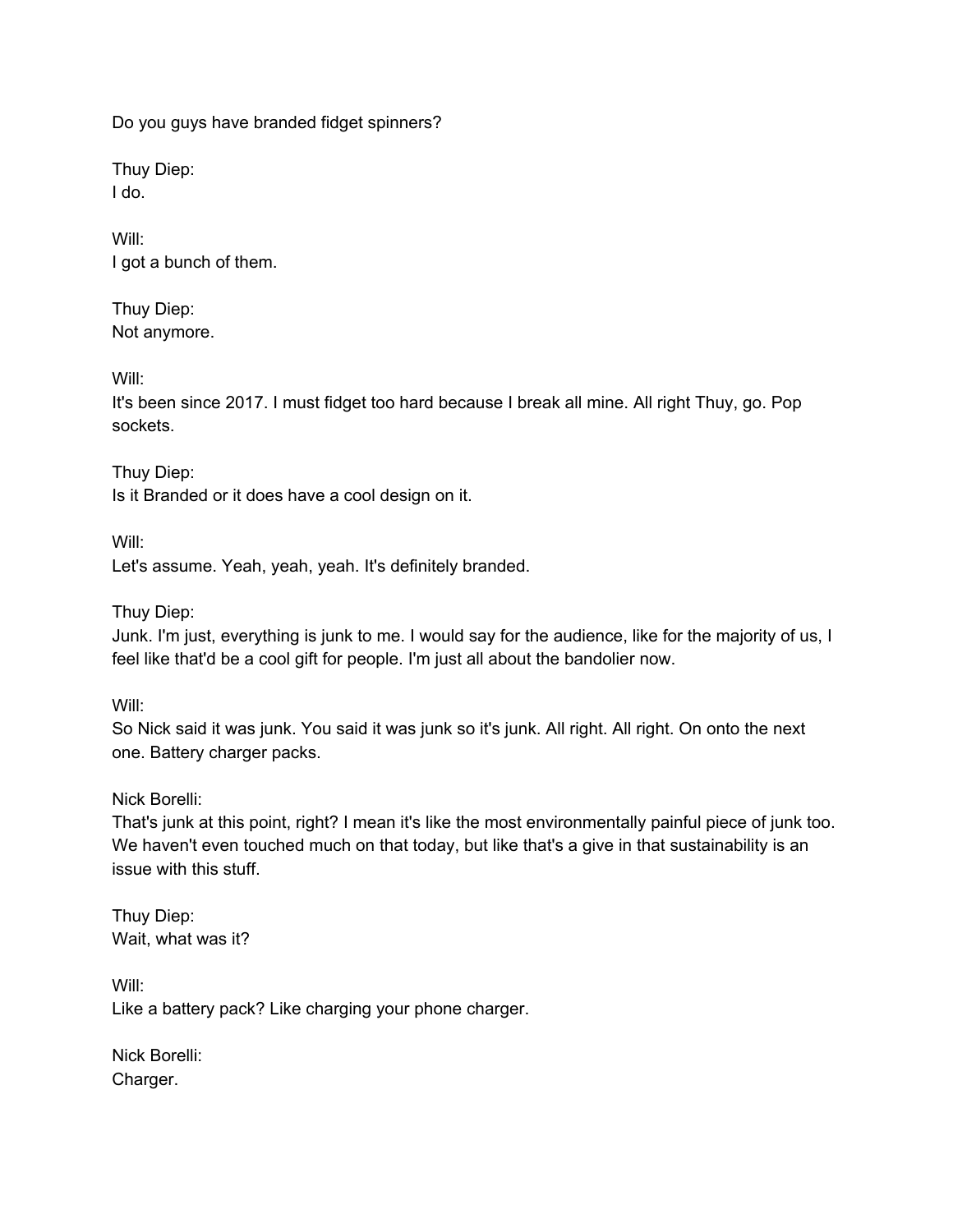Thuy Diep: The small ones. That's junk. But I do like battery chargers if it's a nice one. I'll keep that.

Nick Borelli: I have my nice one here.

Will: Define nice.

Thuy Diep: Yeah, the one that Nick has.

Nick Borelli: Big an anchor. At least 10,000 milli watts.

Thuy Diep: Charges at least more than twice. Like four times. Four times the ... Yeah.

Will:

All right. Even if someone slapped their logo on it. Because it's bigger now so you can put more real estate for a logo.

Nick Borelli: A lot of ILEA ones.

Thuy Diep: I just don't want anything branded but I would still use it. Unless it has mu name on it.

Will:

There you go. That you just took ... All right. It's funny because I mean you could probably take any of these items if you actually personalize it the right way, like we talking about, put someone's actual name on it, not put your own logo on it. It probably becomes not junk.

Thuy Diep:

And quality, the quality of it, the brand of it. But I actually do need a new charter, so not junk. I would take that.

Will:

All right. We we're talking a little bit about paper earlier and for all those millennials listening right now, we're going to talk about stamps. I'm not talking about the things you used to send out mail, but actual physical rubber stamp. And let's say this was personalized to you somehow. Maybe it says a saying that says your name on it or your name and you get stamp your name on it. I know Nick's answer.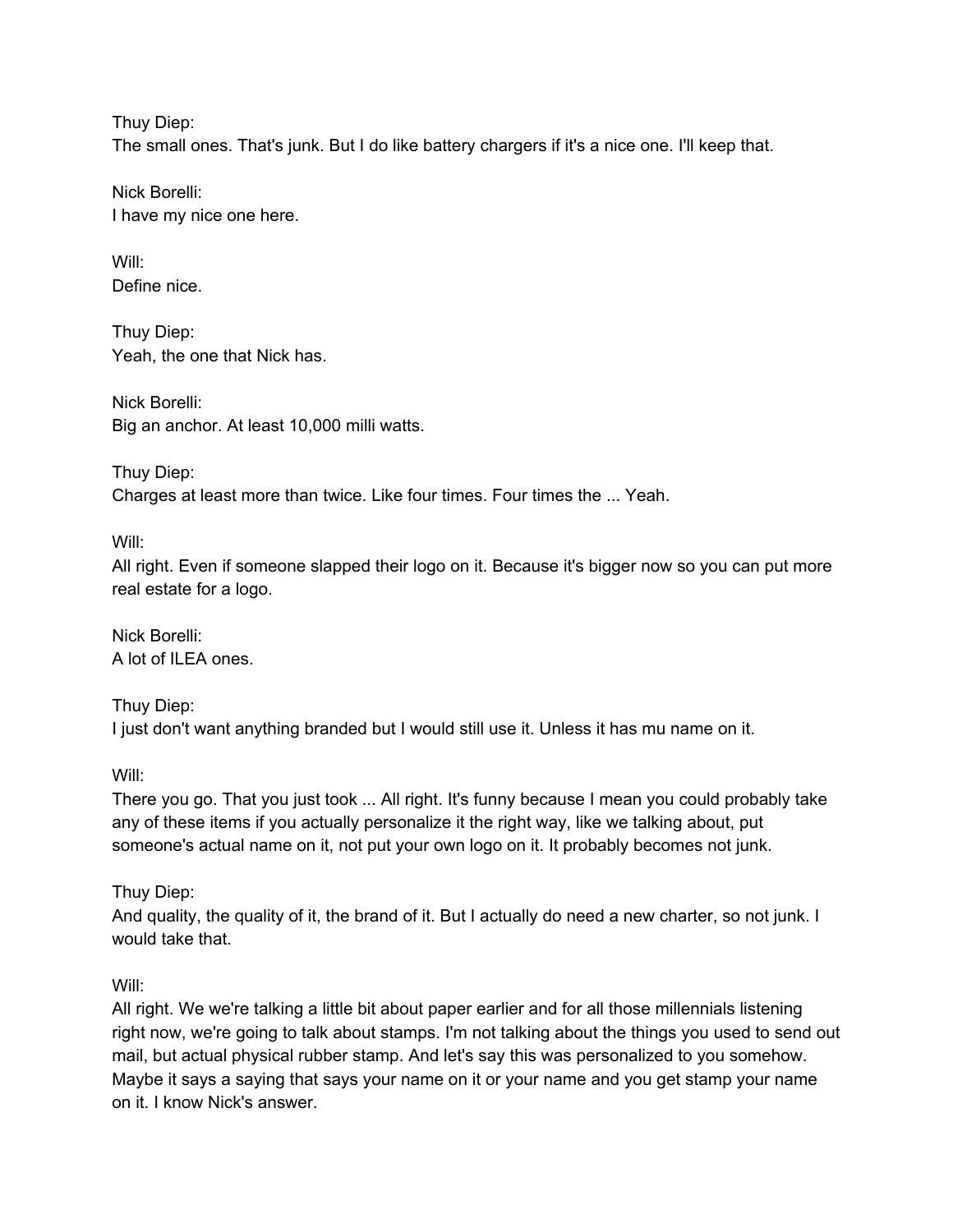Nick Borelli:

I mean I have one in my hand. I think that's probably what's spurring this question. I thought it was really cool. I just don't have a lot of use for it, but I kept it.

Thuy Diep:

Get out of town. You guys. I that's so [inaudible 01:06:02]. Why would you-

Nick Borelli:

I kept it because my name is on it. I'm like I don't know what to do with this. Do I put it on my arm? Do I stamp things? But again I don't use paper.

Will:

Consensus is Nick has one even though it is junk. All right, I got it [crosstalk 01:06:22] clothing items. Shirts, hoodies.

Nick Borelli: Good luck. I mean-

Will: Underwear.

Nick Borelli:

I give away a lot of large tee shirts that I get. I'm like, "Oh thanks for the shirt." I'm like, I haven't been a large and won't be a large, so I'm going to have to go ahead and give this to someone else. That's junk for me.

Will:

Let's assume that we're in this day and age where it's not like cheap, crappy quality tee shirt. It's like American apparel. It's your size.

Nick Borelli: Okay.

Will:

Let's say it's not necessarily ... Not necessarily isn't a brand new, never heard of, but isn't necessarily a brand that you're like, "Oh my God, I would love to have this brand on me because I give them so much money. I'm a huge endorser of them." That in between where you're like, "I respect this brand, but I just don't use them."

Thuy Diep: It depends on the design.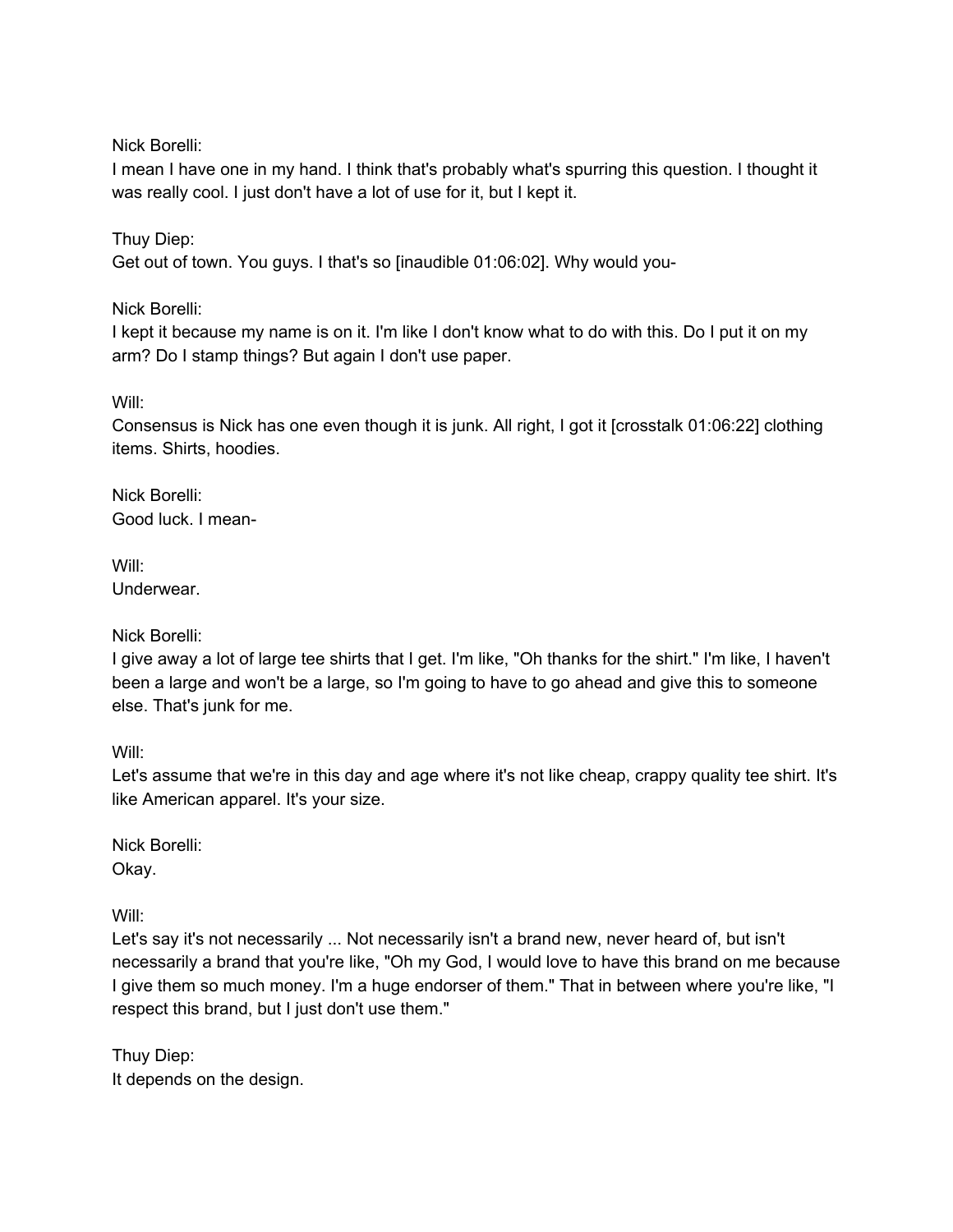Will: I feel like that's like the-

#### Nick Borelli:

The least amount of design, so an almost zero minimum. Then I'm in. But I would never wear a shirt with a company's logo on it that was not a fashion logo. Do you know what I mean?

## Thuy Diep:

Yeah, but I would keep that over a lot of the things we've already said. There's like IMAX run. They had that nice workout material. I have that in my workout drawer. Have I used it? No.

Nick Borelli: Oh that's true. I had that.

Thuy Diep: Things like that, I would use so depends.

Nick Borelli:

A Guinness book of world record attempt for PCMA and they gave us shirts so we'd all be wearing the same shirt. I have that. But it was about the experience.

Thuy Diep: Yeah, and how you got it.

Will:

All right, so I'm pretty sure we're on a tie between the two of you on junk and not junk. So we're going to do a quick fire and want to see how long each of you can last by quick firing items that are junk without repeating each other. So each of you has to say an item that is junk and you can't repeat what another person said and the one that go last and either repeats or doesn't have one loses. Okay. I made this all up by the way. Audience members. This is a new part of junk or not junk. I know this is not your familiar territory, but I have a feeling we're going to do routes. So who wants to go first?

Nick Borelli: Sunglasses.

Thuy Diep: Branded calendars.

Nick Borelli: Oh, that's terrible.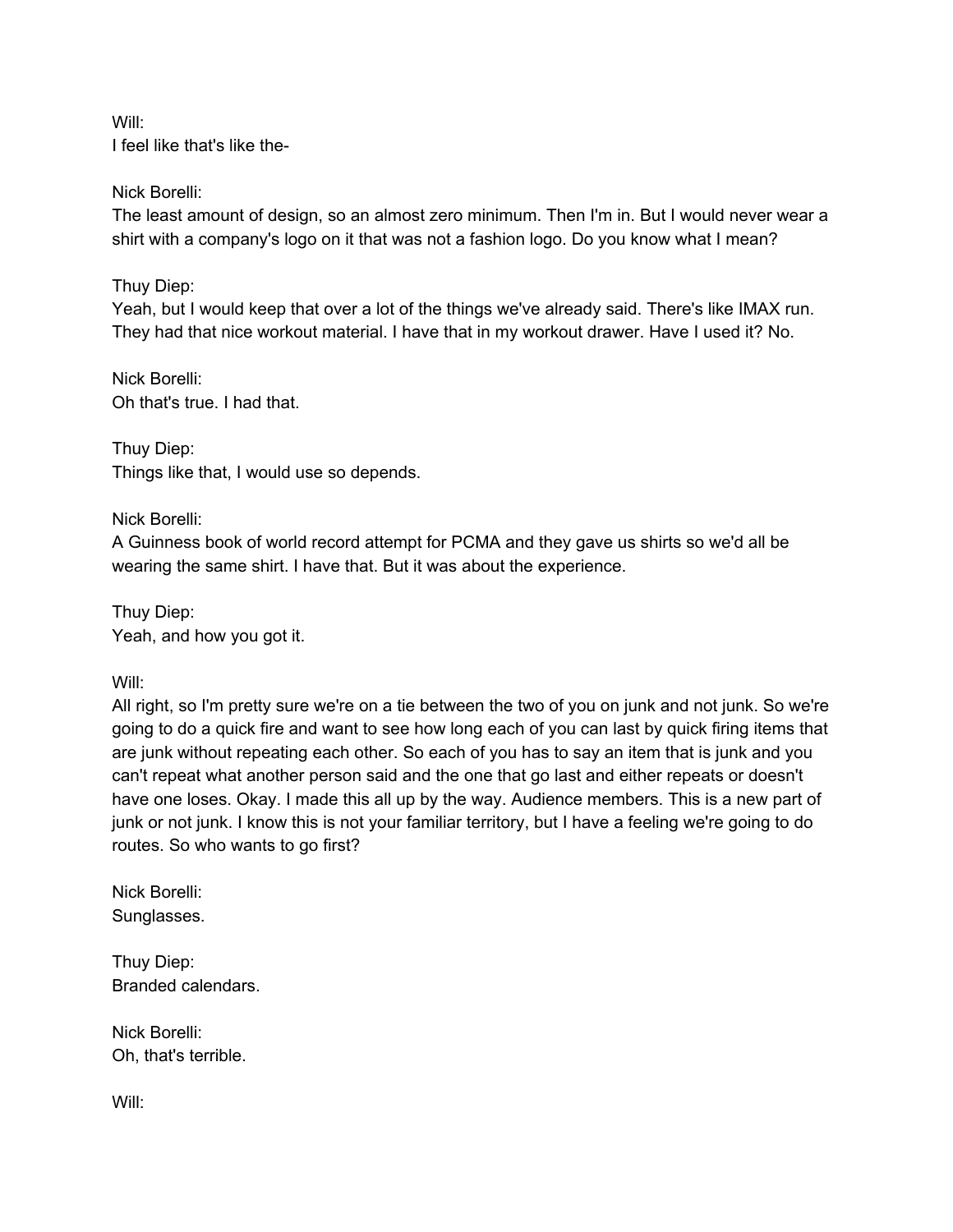You can also disagree with someone.

Thuy Diep: I got this.

Will: If you think it's not junk. Then you can disagree.

Nick Borelli: Yeah. Geez. Mints.

Thuy Diep: Note pads.

Nick Borelli: Workout wristband. We literally got that recently. I was like, "Oh, great."

Thuy Diep: I got that too.

Nick Borelli: Like a sweatband. Okay. I got my next one loaded.

Thuy Diep: The ones we haven't talked about. Jaw string backpacks. Can I say that?

Nick Borelli: Sure, you can repeat one that we've already talked about, but it hasn't been repeated in this round.

Thuy Diep: Okay. That's junk.

Nick Borelli: Beer koozie. Have you got those?

Thuy Diep: I get beer koozies. Yeah.

Nick Borelli: Yeah?

Thuy Diep: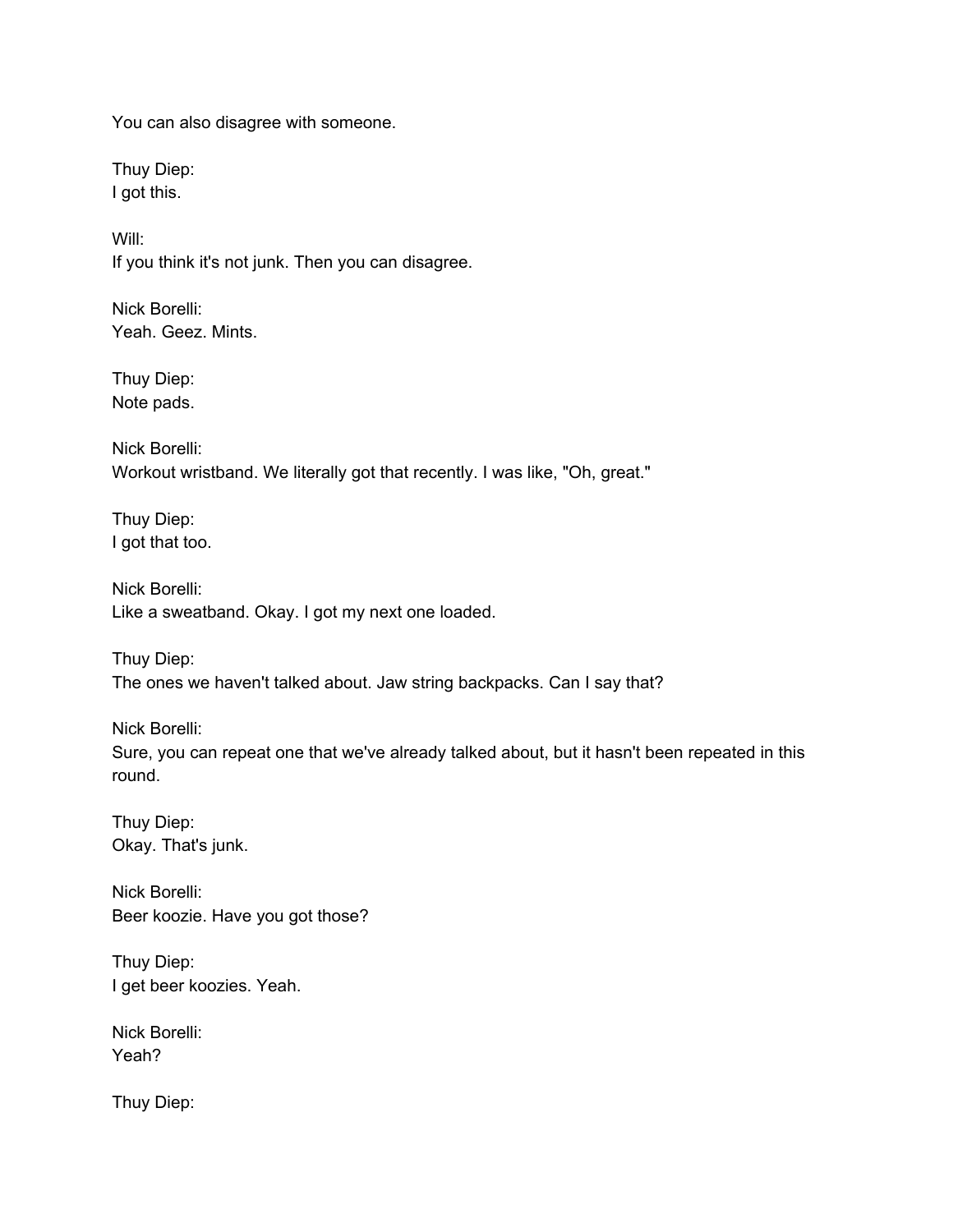Often. That's definitely junk. I'm trying to think. I had so many and now they're all blanking. I would say.

Will: Time's ticking.

Thuy Diep: Darn it. Darn. You win Nick.

Will:

Thuy, I am so sorry, but old Saint Nick, you are the winner of this week's junk or no junk. Congratulations on winning. What are you going to do with all of your winnings? Of all the items you just listed.

Nick Borelli:

Max out my garbage can and make my ... People have to carry something really heavy. I broke a pair of Swag sunglasses while going through a drawer just now. That is [crosstalk 01:10:46] home with me.

# Will:

I just did two. I literally need lost my sunglasses. I was like, "Oh, I'll use like my backup pair of swags glasses." Wore them once, they broke immediately on my head.

Nick Borelli:

Sorry. Visit Los Cabos.travel. Like they literally have dot travel. Hashtag [foreign language 01:11:03] Los Cabos. At least they got their message out to the world. But literally, I was like, "Oh, these are kind of fun." Then I opened it and it broke. I'm like, "Oh, that's right. This is all junk." Cool.

Will:

All right, well now we've wrapped up junk or no junk. Should we wrap up this episode of Event Brew?

Nick Borelli: Yeah.

Thuy Diep: Yeah.

Nick Borelli: We're not junk.